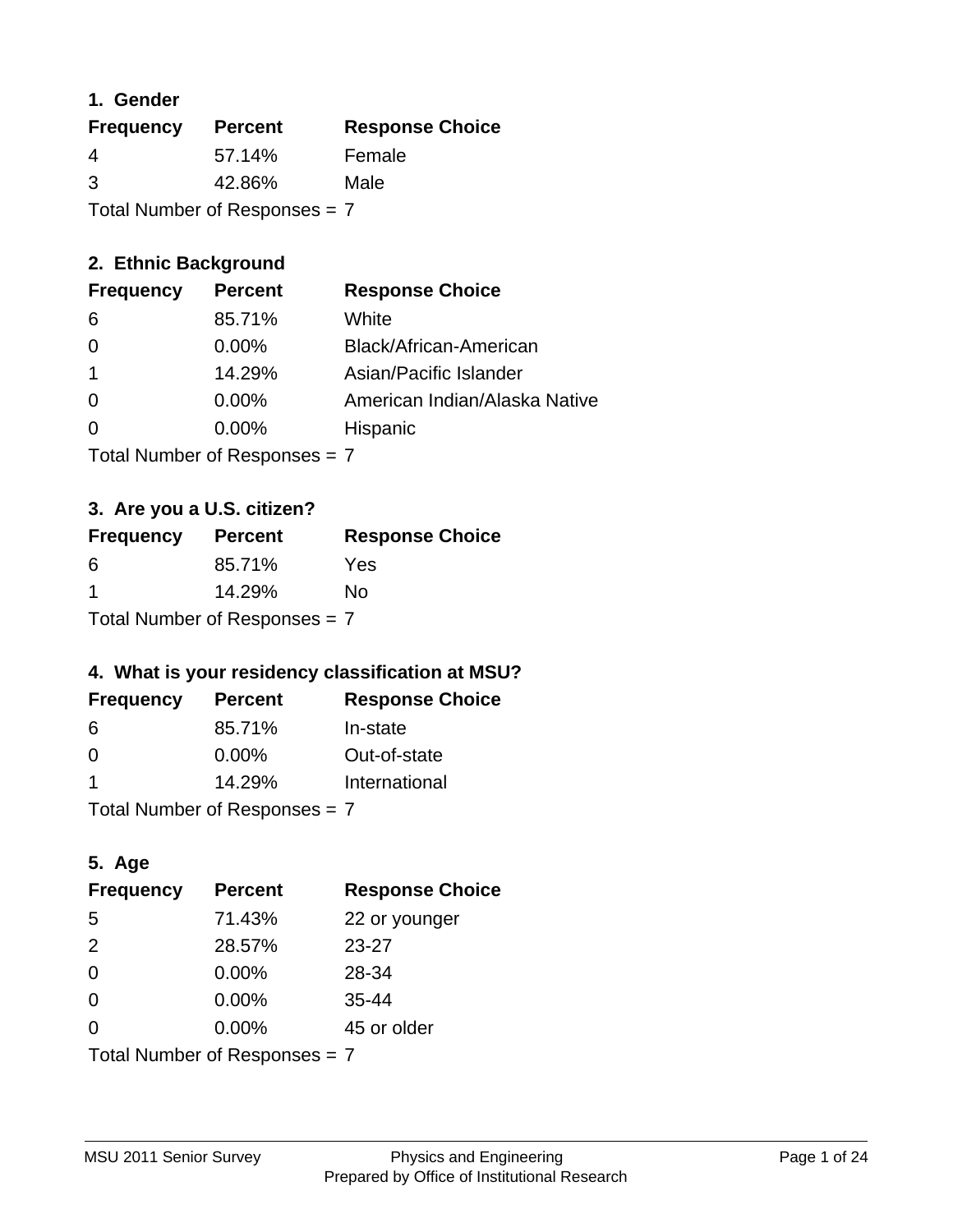**6. Has either of your parents received a bachelor's degree?**

| <b>Frequency</b>              | <b>Percent</b> | <b>Response Choice</b> |
|-------------------------------|----------------|------------------------|
| 3                             | 42.86%         | Yes                    |
| 4                             | 57.14%         | Nο                     |
| Total Number of Responses = 7 |                |                        |

## **7. Has either of your parents received a degree from Murray State?**

| <b>Frequency</b> | <b>Percent</b> | <b>Response Choice</b> |
|------------------|----------------|------------------------|
|                  | 28.57%         | Yes                    |

| 5 | 71.43% | No |
|---|--------|----|
|   |        |    |

Total Number of Responses = 7

## **8. What was your original entry status to MSU?**

| <b>Frequency</b> | <b>Percent</b>             | <b>Response Choice</b>                           |
|------------------|----------------------------|--------------------------------------------------|
| -5               | 71.43%                     | Freshman                                         |
| $\Omega$         | $0.00\%$                   | Transfer from community college/technical school |
| 2                | 28.57%                     | Transfer from 4-yr institution                   |
|                  | Tatal Number of Desperance |                                                  |

Total Number of Responses = 7

### **9. If transfer student, how many credits were transferred?**

| <b>Frequency</b>               | <b>Percent</b> | <b>Response Choice</b> |
|--------------------------------|----------------|------------------------|
| -0                             | $0.00\%$       | 12 or fewer            |
|                                | 50.00%         | $13 - 30$              |
| 1                              | 50.00%         | $31 - 60$              |
| $\Omega$                       | $0.00\%$       | Over <sub>60</sub>     |
| $Total Number of Denances = 2$ |                |                        |

Total Number of Responses = 2

# **10. If transfer student, approximately what percent of your University Studies (general education) classes did you take at Murray State?**

| <b>Frequency</b>                | <b>Percent</b> | <b>Response Choice</b> |
|---------------------------------|----------------|------------------------|
| -1                              | 50.00%         | Under 25%              |
| $\overline{0}$                  | $0.00\%$       | 25-49%                 |
| $\Omega$                        | $0.00\%$       | 50-74%                 |
| 1                               | 50.00%         | 75-100%                |
| Total Number of Responses $= 2$ |                |                        |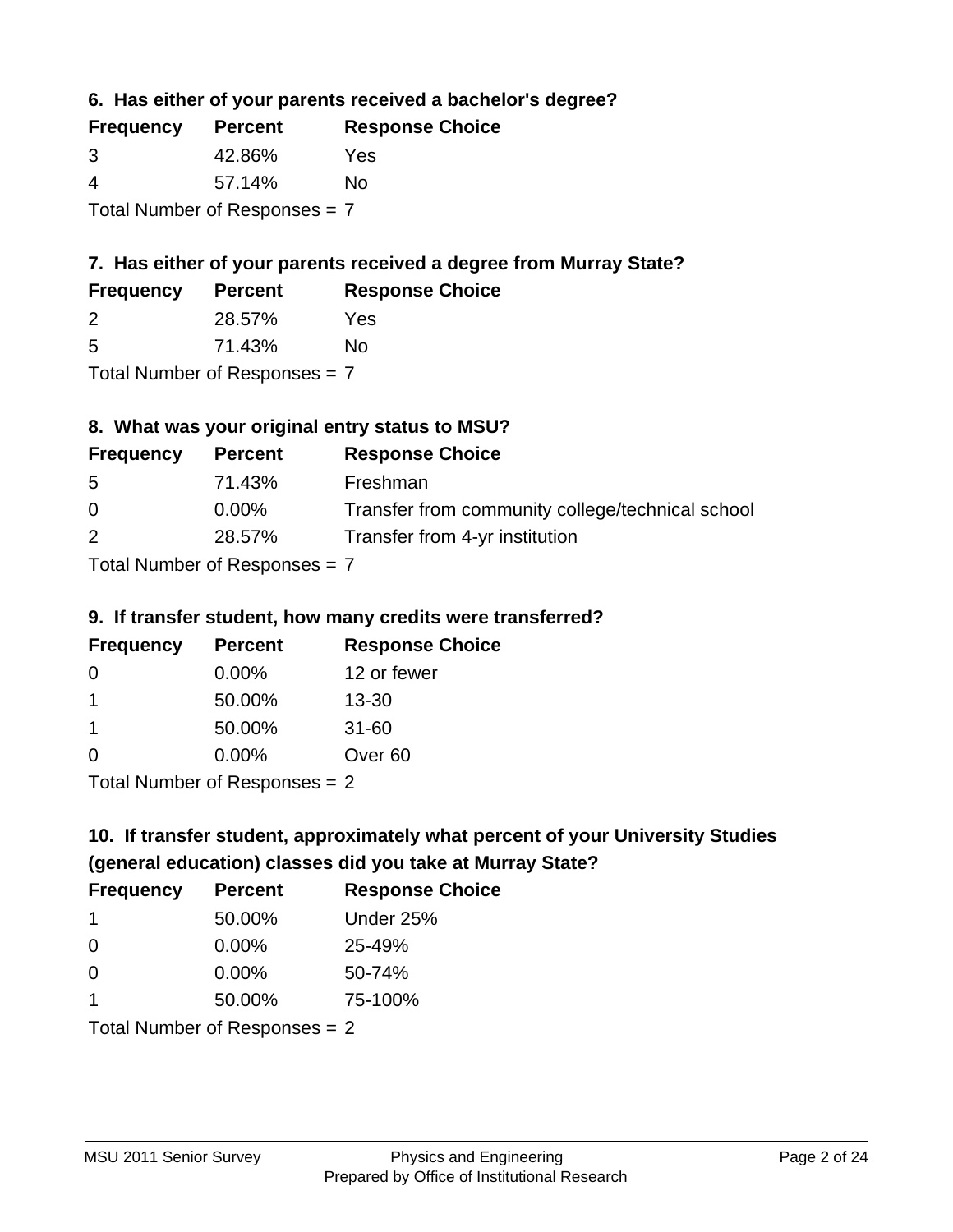### **11. What has been your attendance status at MSU?**

| <b>Frequency</b>              | <b>Percent</b> | <b>Response Choice</b>     |
|-------------------------------|----------------|----------------------------|
| 7                             | 100.00%        | <b>Primarily full-time</b> |
| $\Omega$                      | $0.00\%$       | <b>Primarily part-time</b> |
| Total Number of Responses = 7 |                |                            |

### **12. In which Residential College are you a member?**

| <b>Frequency</b> | <b>Percent</b> | <b>Response Choice</b>            |
|------------------|----------------|-----------------------------------|
| 0                | $0.00\%$       | Do not know                       |
| 0                | 0.00%          | <b>Clark College</b>              |
| 0                | 0.00%          | <b>Elizabeth College</b>          |
|                  | 14.29%         | <b>Franklin-Springer Colleges</b> |
|                  | 14.29%         | <b>Hart College</b>               |
|                  | 14.29%         | <b>Hester College</b>             |
| 0                | 0.00%          | <b>Regents College</b>            |
|                  | 14.29%         | <b>Richmond College</b>           |
| 3                | 42.86%         | <b>White College</b>              |

Total Number of Responses = 7

## **13. Have you ever received any type of Financial Aid while at MSU? (Scholarships, grants, work-study, etc.)**

| <b>Frequency</b>     | <b>Percent</b>                  | <b>Response Choice</b> |
|----------------------|---------------------------------|------------------------|
| 6                    | 85.71%                          | <b>Yes</b>             |
| $\blacktriangleleft$ | 14.29%                          | Nο                     |
|                      | Total Number of Responses $= 7$ |                        |

## **14. What degree are you seeking at this time?**

| <b>Frequency</b> | <b>Percent</b>                  | <b>Response Choice</b> |
|------------------|---------------------------------|------------------------|
| 0                | $0.00\%$                        | Associate              |
| 7                | 100.00%                         | <b>Baccalaureate</b>   |
|                  | Total Number of Responses $= 7$ |                        |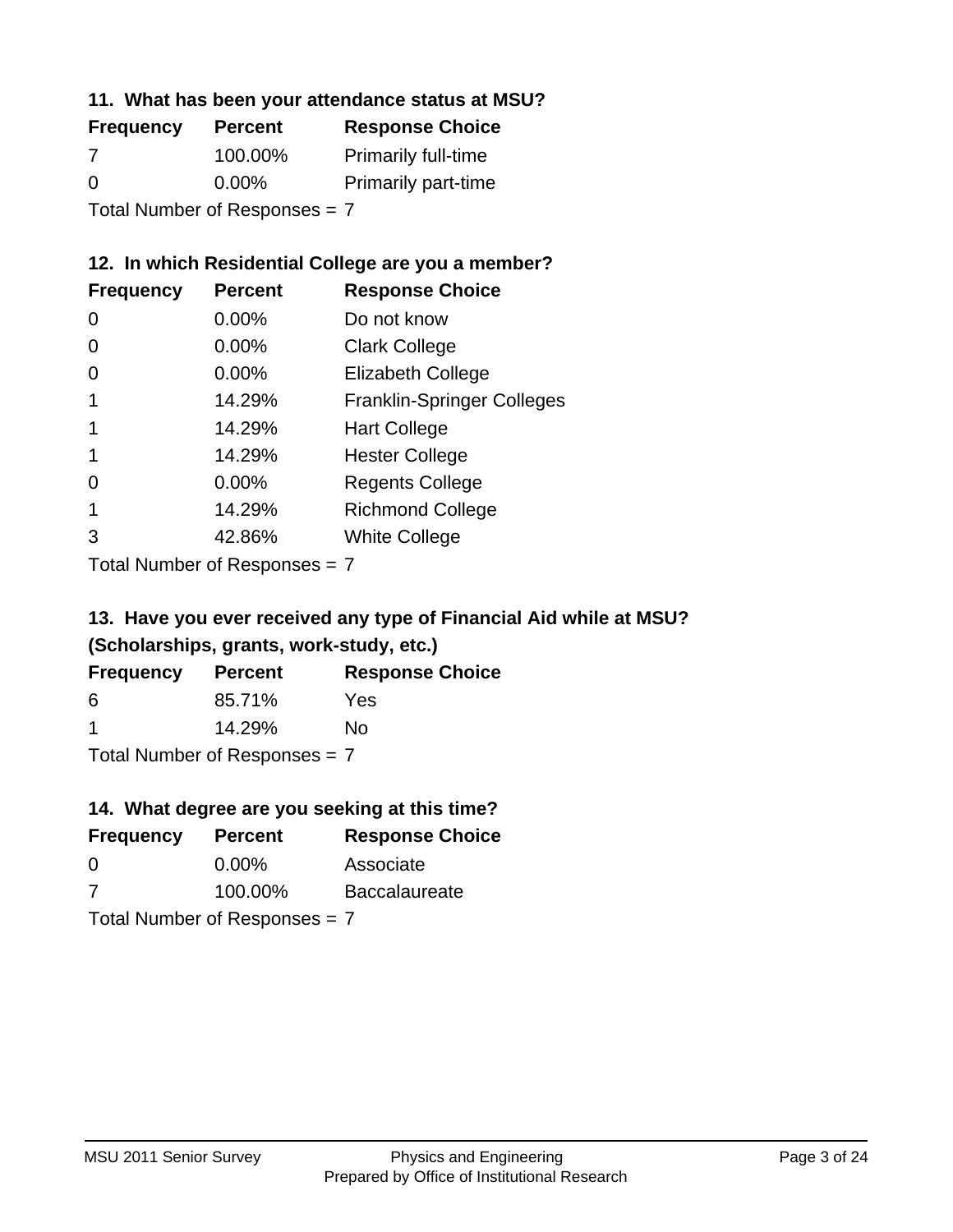**15. How many years will it take you to complete your degree from the point of your initial enrollment in college (including any time at a previous institution)?**

| <b>Frequency</b> | <b>Percent</b> | <b>Response Choice</b> |
|------------------|----------------|------------------------|
| $\Omega$         | 0.00%          | Two                    |
| 1                | 14.29%         | <b>Three</b>           |
| 2                | 28.57%         | Four                   |
| 3                | 42.86%         | Five                   |
| 1                | 14.29%         | <b>Six</b>             |
| $\Omega$         | 0.00%          | More than six          |
|                  |                |                        |

Total Number of Responses = 7

#### **16. In what range does your grade point average fall?**

| <b>Frequency</b> | <b>Percent</b> | <b>Response Choice</b> |
|------------------|----------------|------------------------|
| O                | $0.00\%$       | $2.00 - 2.50$          |
|                  | 14.29%         | $2.51 - 3.00$          |
| 3                | 42.86%         | $3.01 - 3.50$          |
| 3                | 42.86%         | $3.51 - 4.00$          |
|                  |                |                        |

Total Number of Responses = 7

## **They are used to sort the data, and do not appear in this table Questions 17 and 18 relate to department and program information.**

#### **19. For what purpose did you enroll at MSU?**

| <b>Frequency</b>          | <b>Percent</b> | <b>Response Choice</b>                    |
|---------------------------|----------------|-------------------------------------------|
| -0                        | $0.00\%$       | To receive an associate degree            |
| 6                         | 85.71%         | To receive a baccalaureate degree         |
| $\overline{0}$            | $0.00\%$       | To take a few job related courses         |
|                           | 14.29%         | To transfer to another college/university |
| Total Number of Desponses |                |                                           |

Total Number of Responses = 7

# **20. What is the highest degree you eventually hope to receive?**

| <b>Frequency</b>              | <b>Percent</b> | <b>Response Choice</b> |
|-------------------------------|----------------|------------------------|
| 0                             | $0.00\%$       | Associate              |
| 2                             | 28.57%         | <b>Baccalaureate</b>   |
| 5                             | 71.43%         | Graduate               |
| 0                             | $0.00\%$       | Professional           |
| $Total Number of Denonce - 7$ |                |                        |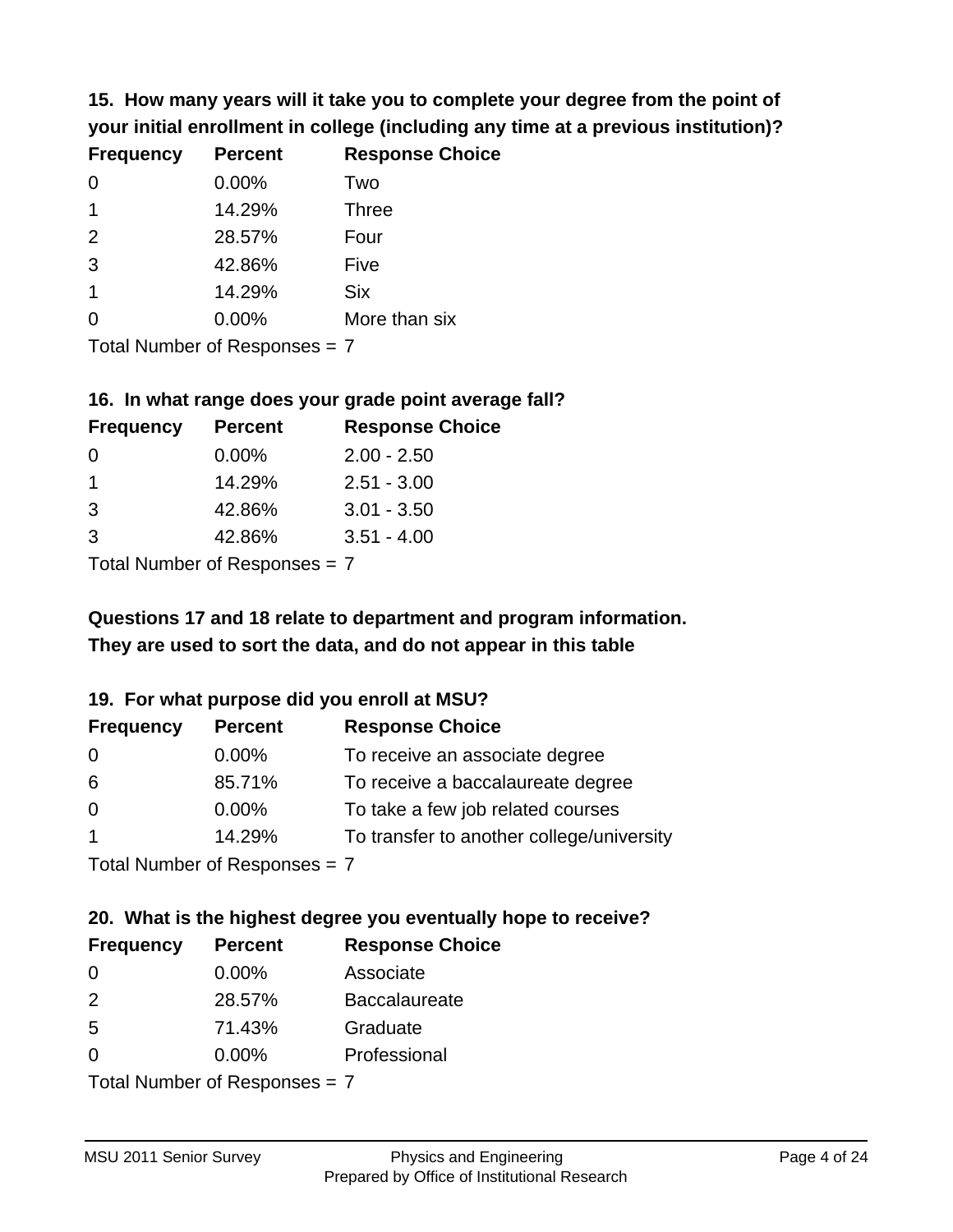### **21. Which best describes your situation?**

| <b>Percent</b> | <b>Response Choice</b>               |
|----------------|--------------------------------------|
| 71.43%         | Did not change major/area            |
| 14.29%         | Did not initially declare major/area |
| 14.29%         | Changed major/area                   |
|                |                                      |

Total Number of Responses = 7

### **22. While school was in session during the past year, how many hours per week, on average, did you work for pay?**

| <b>Frequency</b> | <b>Percent</b> | <b>Response Choice</b> |
|------------------|----------------|------------------------|
| 2                | 28.57%         | Did not work           |
| $\overline{1}$   | 14.29%         | Worked 1-10 hrs        |
| 2                | 28.57%         | Worked 11-20 hrs       |
| $\mathbf 1$      | 14.29%         | Worked 21-30 hrs       |
| $\mathbf 1$      | 14.29%         | Worked 31-40 hrs       |
| $\Omega$         | 0.00%          | Worked over 40 hrs     |
|                  |                |                        |

Total Number of Responses = 7

#### **23. For the most part, were classes offered at times convenient to you?**

| <b>Frequency</b>                | <b>Percent</b> | <b>Response Choice</b> |
|---------------------------------|----------------|------------------------|
| -7                              | 100.00%        | Yes                    |
| $\Omega$                        | $0.00\%$       | No                     |
| Total Number of Responses = $7$ |                |                        |

#### **24. If no, what time would you have preferred?**

| <b>Frequency</b> | <b>Percent</b>                | <b>Response Choice</b> |
|------------------|-------------------------------|------------------------|
| -1               | 100.00%                       | Late afternoon         |
| $\Omega$         | 0.00%                         | Evening                |
| 0                | $0.00\%$                      | Weekend                |
| $\Omega$         | $0.00\%$                      | During the day         |
|                  | Total Number of Responses = 1 |                        |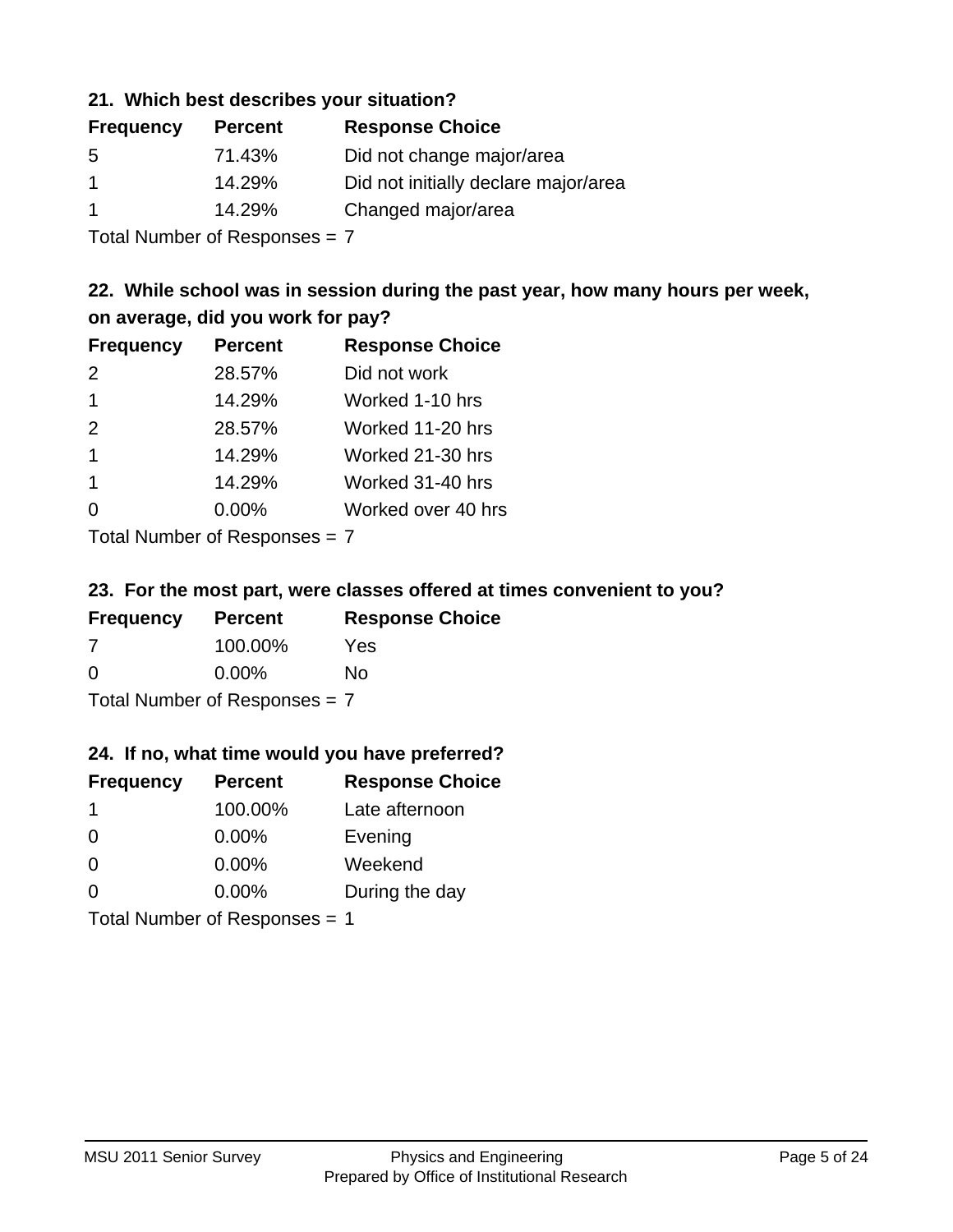### **25. Which best describes the location where you completed the majority of your coursework?**

| <b>Frequency</b>              | <b>Percent</b> | <b>Response Choice</b> |
|-------------------------------|----------------|------------------------|
| 6                             | 85.71%         | Murray                 |
| 1                             | 14.29%         | Paducah                |
| 0                             | $0.00\%$       | Ft. Campbell           |
| 0                             | $0.00\%$       | Madisonville           |
| 0                             | $0.00\%$       | Hopkinsville           |
| 0                             | 0.00%          | Henderson              |
| 0                             | 0.00%          | On the Internet        |
| 0                             | 0.00%          | Other                  |
| Total Number of Responses = 7 |                |                        |

**26. Did you take any online courses while at Murray State?**

| <b>Frequency</b>                | <b>Percent</b> | <b>Response Choice</b> |  |
|---------------------------------|----------------|------------------------|--|
| -0                              | $0.00\%$       | Yes                    |  |
| -7                              | 100.00%        | No                     |  |
| Total Number of Responses = $7$ |                |                        |  |

## **27. Did it take you an extra semester or more to complete degree requirements at Murray State?**

| <b>Frequency</b> | <b>Percent</b>             | <b>Response Choice</b> |
|------------------|----------------------------|------------------------|
| 3                | 42.86%                     | Yes                    |
| 4                | 57.14%                     | Nο                     |
|                  | Tatal Number of Desperance |                        |

Total Number of Responses = 7

#### **28. If yes, why did it take you an extra semester or more?**

| <b>Frequency</b> | <b>Percent</b>                 | <b>Response Choice</b>                                       |
|------------------|--------------------------------|--------------------------------------------------------------|
| $\mathbf 0$      | 0.00%                          | Work obligation limited my enrollment.                       |
| $\mathbf{1}$     | 50.00%                         | Family obligations limited my enrollment.                    |
| $\mathbf 0$      | 0.00%                          | Tuition and other costs of attendance limited my enrollment. |
| $\mathbf 0$      | 0.00%                          | A decision to change majors added to my requirements.        |
| $\mathbf 0$      | $0.00\%$                       | A required course or courses were not offered.               |
| $\mathbf 0$      | $0.00\%$                       | Credits were lost transferring to Murray State.              |
| $\mathbf 1$      | 50.00%                         | Other                                                        |
|                  | Total Number of Reconnect $-2$ |                                                              |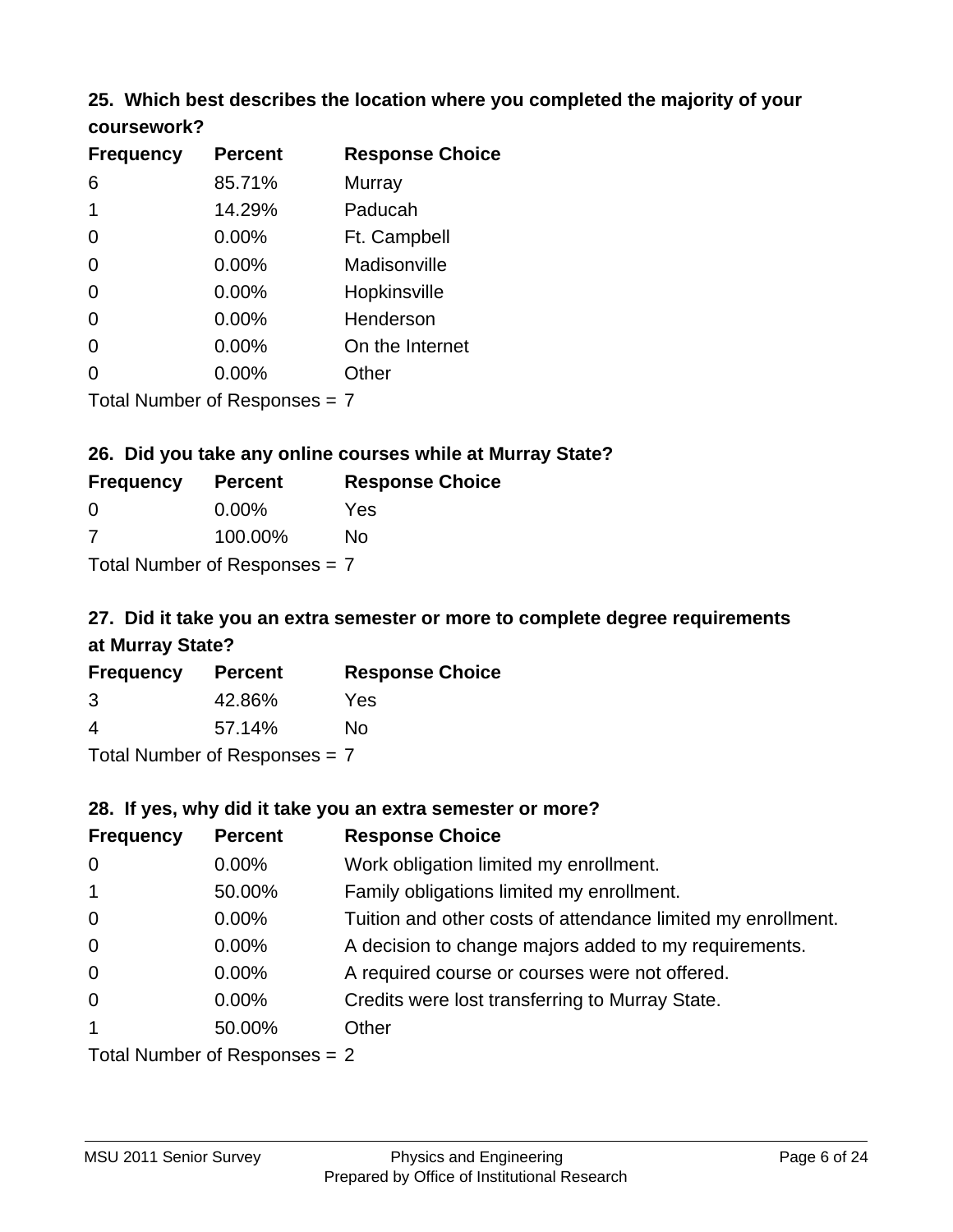## **29. Did you have trouble getting any course(s) you needed while at Murray State?**

| <b>Frequency</b>                | <b>Percent</b> | <b>Response Choice</b> |  |  |
|---------------------------------|----------------|------------------------|--|--|
|                                 | 14.29%         | Yes                    |  |  |
| -5                              | 71.43%         | No.                    |  |  |
| Total Number of Responses = $6$ |                |                        |  |  |

#### **30. If yes, why did you have trouble getting the course?**

| <b>Frequency</b> | <b>Percent</b> | <b>Response Choice</b>                                |
|------------------|----------------|-------------------------------------------------------|
| $\mathbf{1}$     | 100.00%        | Not offered the semester I needed it.                 |
| $\overline{0}$   | $0.00\%$       | Not offered at hours convenient to my work schedule.  |
| $\overline{0}$   | $0.00\%$       | Not offered at hours suitable for my school schedule. |
| $\overline{0}$   | $0.00\%$       | All course sections were closed.                      |
| $\overline{0}$   | $0.00\%$       | I was unaware of the prerequisites for the course.    |
|                  |                |                                                       |

Total Number of Responses = 1

## **31. Which statement best describes your experience with off-campus coop/internship?**

| <b>Frequency</b> | <b>Percent</b> | <b>Response Choice</b>             |
|------------------|----------------|------------------------------------|
| $\overline{4}$   | 57.14%         | Cannot judge, I did not have one.  |
| 2                | 28.57%         | My experience was very valuable.   |
| $\mathbf 1$      | 14.29%         | My experience was valuable.        |
| $\Omega$         | $0.00\%$       | My experience was of little value. |
| $\Omega$         | 0.00%          | My experience was of no value.     |
|                  |                |                                    |

Total Number of Responses = 7

## **32. Which statement best describes your experience with on-campus faculty-directed research, scholarly, or creative project?**

| <b>Frequency</b> | <b>Percent</b>                | <b>Response Choice</b>             |
|------------------|-------------------------------|------------------------------------|
| 3                | 42.86%                        | Cannot judge; I did not have one.  |
| 2                | 28.57%                        | My experience was very valuable.   |
| 2                | 28.57%                        | My experience was valuable.        |
| $\overline{0}$   | $0.00\%$                      | My experience was of little value. |
| $\Omega$         | $0.00\%$                      | My experience was of no value.     |
|                  | Tetal Nives box of Desperance |                                    |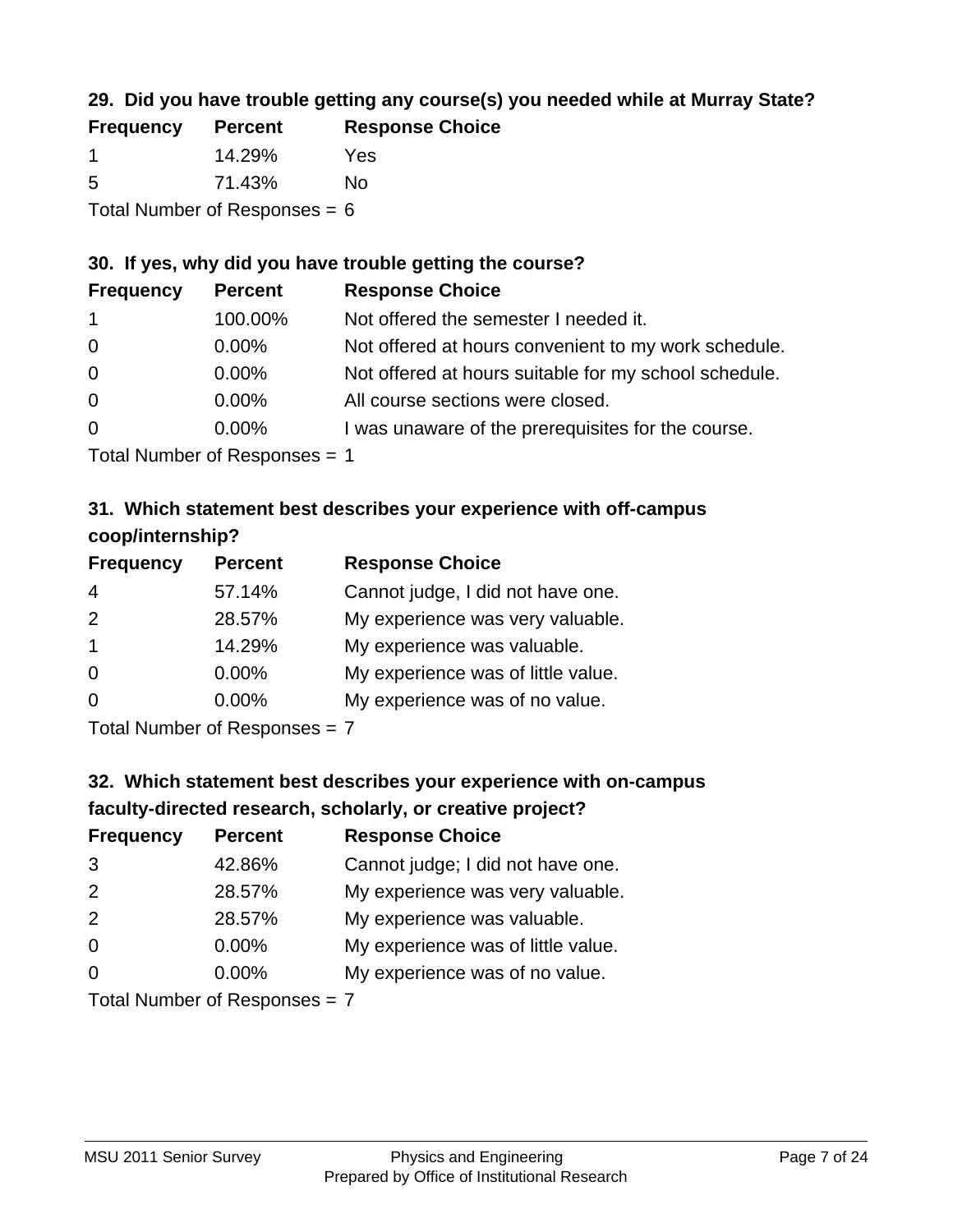#### **33. Which statement best describes your experience with academic advising in your major/area?**

| $\mathbf{u}$ yvu $\mathbf{u}$ yvu $\mathbf{v}$ |                |                                                       |
|------------------------------------------------|----------------|-------------------------------------------------------|
| <b>Frequency</b>                               | <b>Percent</b> | <b>Response Choice</b>                                |
| $\mathbf 1$                                    | 14.29%         | Cannot judge; I did not make use of the opportunity.  |
| 6                                              | 85.71%         | I was satisfied with information my adviser provided. |
| $\overline{0}$                                 | 0.00%          | Advice was inaccurate, incomplete, or misleading.     |
| $\overline{0}$                                 | $0.00\%$       | My adviser was not available.                         |
|                                                |                |                                                       |

Total Number of Responses = 7

### **For questions 34-48, indicate the extent to which you were satisfied.**

| 34. Class size relative to type of course |  |  |  |  |  |  |  |  |
|-------------------------------------------|--|--|--|--|--|--|--|--|
|-------------------------------------------|--|--|--|--|--|--|--|--|

| <b>Frequency</b>               | <b>Percent</b> | <b>Response Choice</b> |  |  |
|--------------------------------|----------------|------------------------|--|--|
| -5                             | 71.43%         | Very satisfied         |  |  |
| -1                             | 14.29%         | Satisfied              |  |  |
| -1                             | 14.29%         | <b>Dissatisfied</b>    |  |  |
| $\Omega$                       | $0.00\%$       | Very dissatisfied      |  |  |
| Total Number of Reconnege $-7$ |                |                        |  |  |

Total Number of Responses  $=$   $\prime$ 

### **35. Out-of-class availability of faculty**

| <b>Frequency</b> | <b>Percent</b>            | <b>Response Choice</b> |
|------------------|---------------------------|------------------------|
| 5                | 71.43%                    | Very satisfied         |
| $\mathcal{P}$    | 28.57%                    | Satisfied              |
| $\Omega$         | $0.00\%$                  | <b>Dissatisfied</b>    |
| $\Omega$         | $0.00\%$                  | Very dissatisfied      |
|                  | Total Number of Deepensee |                        |

Total Number of Responses = 7

## **36. Effectiveness of your high school preparation for college work**

| <b>Frequency</b> | <b>Percent</b>                | <b>Response Choice</b> |
|------------------|-------------------------------|------------------------|
| 3                | 42.86%                        | Very satisfied         |
| $\mathcal{P}$    | 28.57%                        | Satisfied              |
| $\mathbf 1$      | 14.29%                        | <b>Dissatisfied</b>    |
| -1               | 14.29%                        | Very dissatisfied      |
|                  | Total Number of Responses = 7 |                        |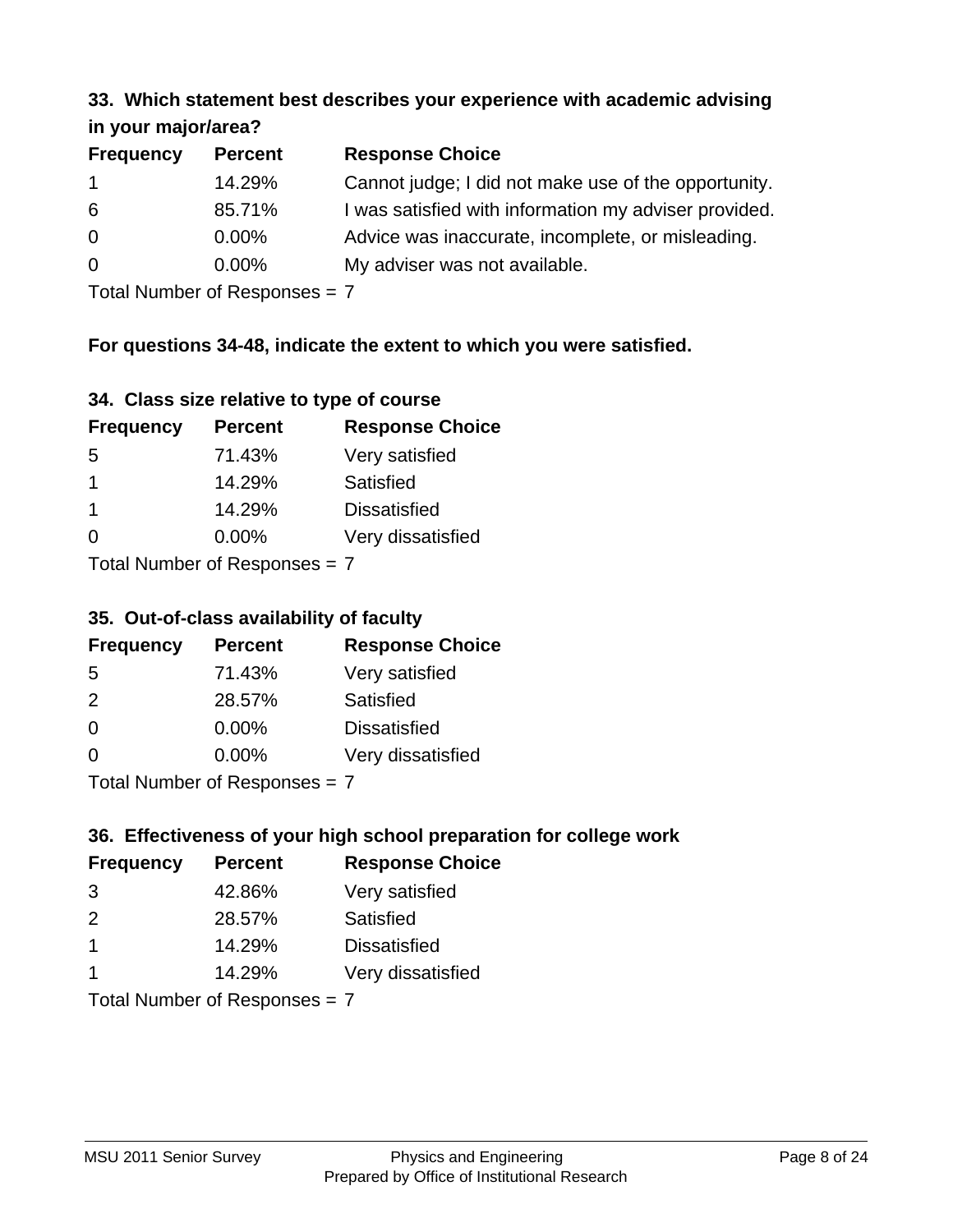### **37. Fairness of faculty in their treatment of individual students**

| <b>Frequency</b> | <b>Percent</b> | <b>Response Choice</b> |
|------------------|----------------|------------------------|
| 4                | 57.14%         | Very satisfied         |
| 3                | 42.86%         | Satisfied              |
| $\Omega$         | $0.00\%$       | <b>Dissatisfied</b>    |
| $\Omega$         | $0.00\%$       | Very dissatisfied      |
|                  |                |                        |

Total Number of Responses = 7

### **38. Overall quality of instruction at Murray State**

| <b>Frequency</b> | <b>Percent</b> | <b>Response Choice</b> |
|------------------|----------------|------------------------|
| 3                | 42.86%         | Very satisfied         |
| $\overline{4}$   | 57.14%         | Satisfied              |
| $\Omega$         | 0.00%          | <b>Dissatisfied</b>    |
| $\Omega$         | 0.00%          | Very dissatisfied      |
|                  |                |                        |

Total Number of Responses = 7

## **39. Quality of instruction in University Studies (General Education) courses**

| <b>Frequency</b> | <b>Percent</b> | <b>Response Choice</b> |
|------------------|----------------|------------------------|
|                  | 14.29%         | Very satisfied         |
| 5                | 71.43%         | Satisfied              |
| ∩                | $0.00\%$       | <b>Dissatisfied</b>    |
|                  | 14.29%         | Very dissatisfied      |
|                  |                |                        |

Total Number of Responses = 7

#### **40. Quality of instruction in your major**

| <b>Frequency</b> | <b>Percent</b>             | <b>Response Choice</b> |
|------------------|----------------------------|------------------------|
| .5               | 71.43%                     | Very satisfied         |
| $\mathcal{P}$    | 28.57%                     | Satisfied              |
| $\Omega$         | $0.00\%$                   | <b>Dissatisfied</b>    |
| $\Omega$         | 0.00%                      | Very dissatisfied      |
|                  | Tatal Number of Desperance |                        |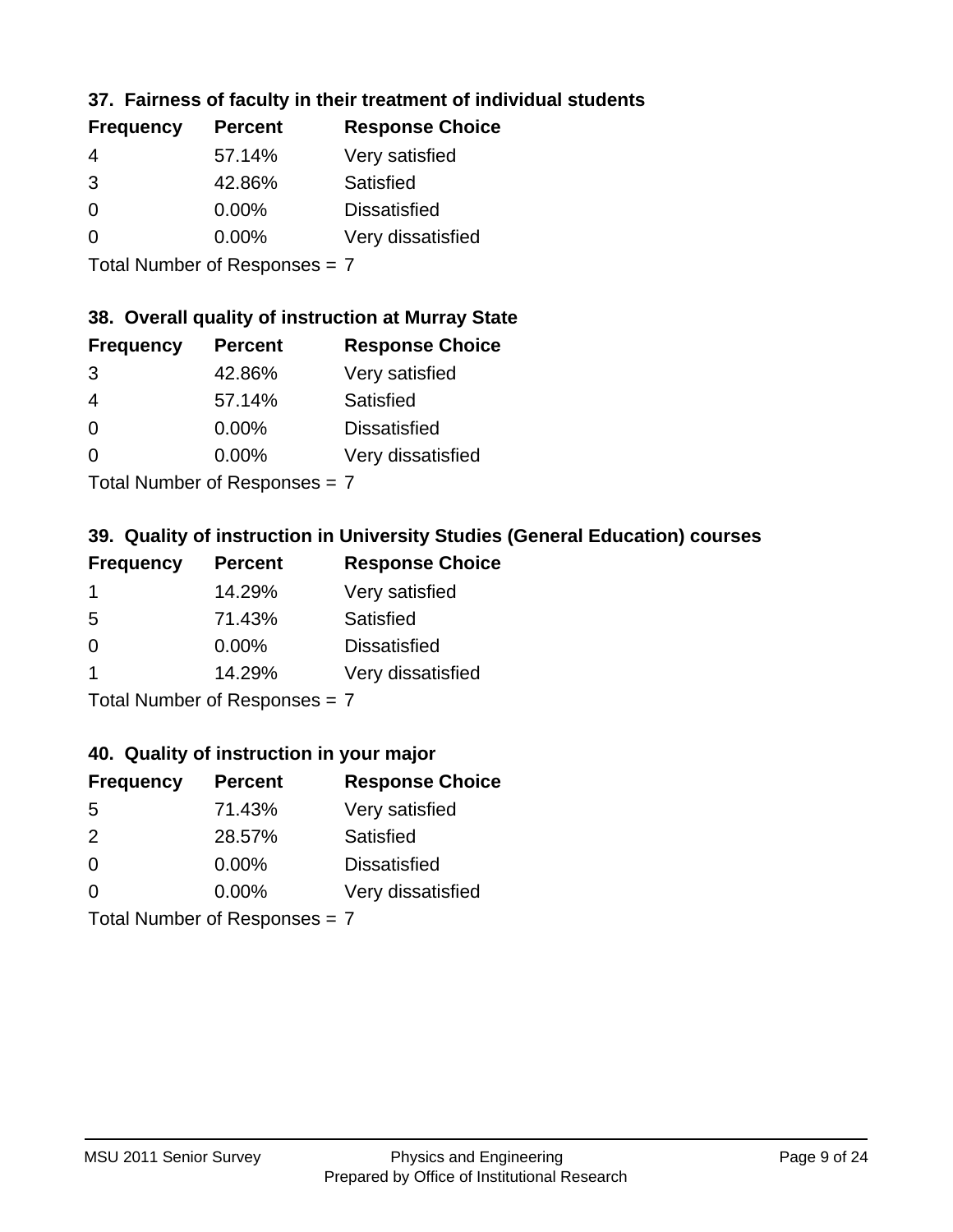## **41. Clarity of program objectives in your major**

| <b>Frequency</b> | <b>Percent</b> | <b>Response Choice</b> |
|------------------|----------------|------------------------|
| .5               | 71.43%         | Very satisfied         |
| $\mathcal{P}$    | 28.57%         | Satisfied              |
| $\Omega$         | 0.00%          | <b>Dissatisfied</b>    |
| ∩                | $0.00\%$       | Very dissatisfied      |
|                  |                |                        |

Total Number of Responses = 7

#### **42. Intellectual challenge of the academic program**

| <b>Frequency</b> | <b>Percent</b> | <b>Response Choice</b> |
|------------------|----------------|------------------------|
| 6                | 85.71%         | Very satisfied         |
|                  | 14.29%         | Satisfied              |
| $\Omega$         | $0.00\%$       | <b>Dissatisfied</b>    |
| O                | $0.00\%$       | Very dissatisfied      |
|                  |                |                        |

Total Number of Responses = 7

## **43. Encouragement and information from your major department for employment after graduation**

| <b>Frequency</b> | <b>Percent</b> | <b>Response Choice</b> |
|------------------|----------------|------------------------|
| 3                | 50.00%         | Very satisfied         |
| 3                | 50.00%         | Satisfied              |
| 0                | $0.00\%$       | <b>Dissatisfied</b>    |
| $\Omega$         | 0.00%          | Very dissatisfied      |
|                  |                |                        |

Total Number of Responses  $= 6$ 

## **44. Availability of opportunities to engage in a faculty-mentored research,**

### **scholarly, or creative project in your area of study/interest**

| <b>Frequency</b> | <b>Percent</b> | <b>Response Choice</b> |
|------------------|----------------|------------------------|
| 3                | 42.86%         | Very satisfied         |
| $\mathcal{P}$    | 28.57%         | Satisfied              |
| $\mathcal{P}$    | 28.57%         | <b>Dissatisfied</b>    |
| $\Omega$         | 0.00%          | Very dissatisfied      |
|                  |                |                        |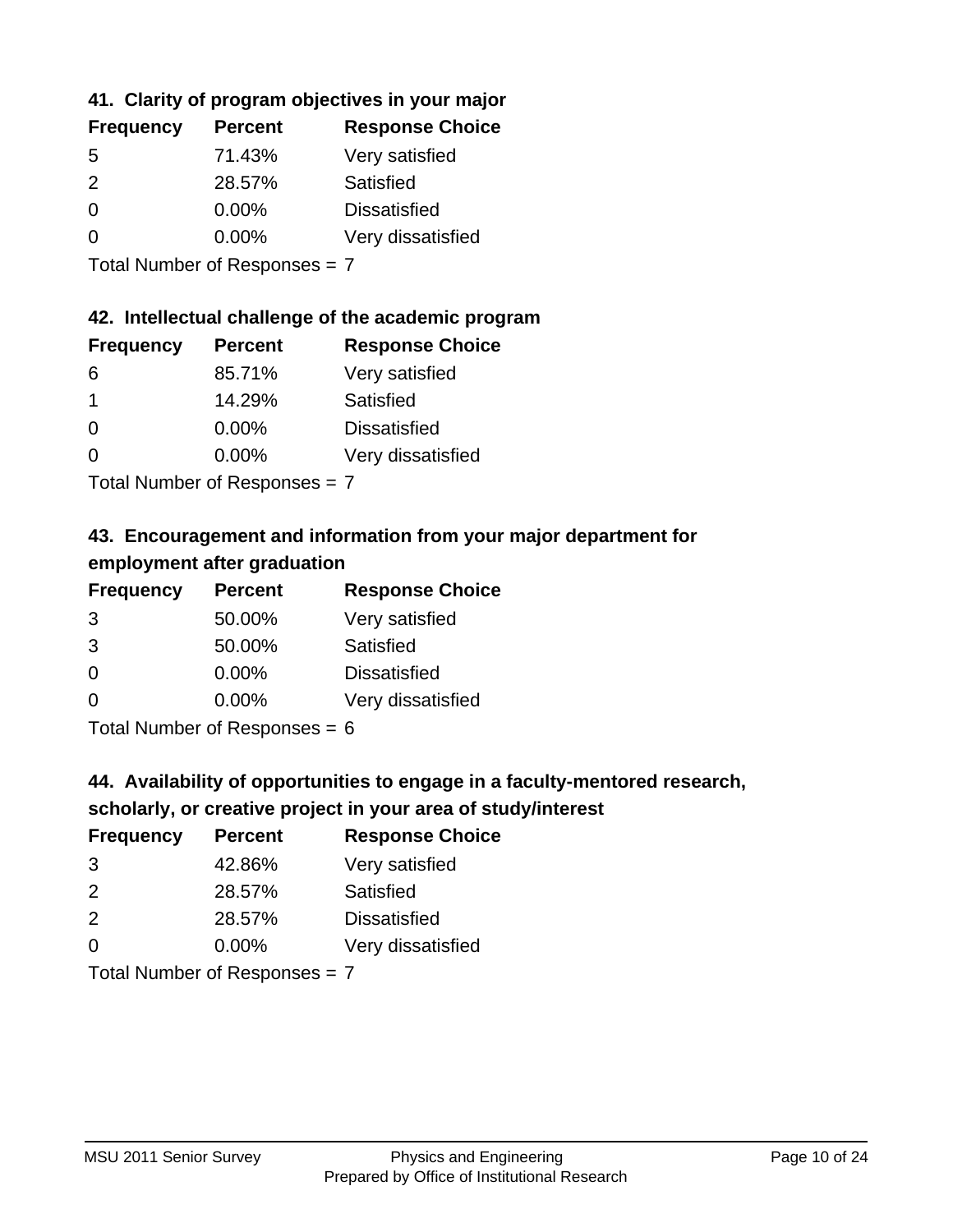### **45. Library hours**

| <b>Frequency</b> | <b>Percent</b> | <b>Response Choice</b> |
|------------------|----------------|------------------------|
|                  | 14.29%         | Very satisfied         |
| 5                | 71.43%         | Satisfied              |
| 1                | 14.29%         | <b>Dissatisfied</b>    |
| 0                | $0.00\%$       | Very dissatisfied      |
|                  |                |                        |

Total Number of Responses = 7

### **46. Effectiveness of library personnel in meeting your information needs**

| <b>Frequency</b> | <b>Percent</b> | <b>Response Choice</b> |
|------------------|----------------|------------------------|
| $\mathcal{P}$    | 28.57%         | Very satisfied         |
| 4                | 57.14%         | Satisfied              |
|                  | 14.29%         | <b>Dissatisfied</b>    |
| $\Omega$         | $0.00\%$       | Very dissatisfied      |
|                  |                |                        |

Total Number of Responses = 7

## **47. Access to library resources on hand**

| <b>Frequency</b> | <b>Percent</b>                           | <b>Response Choice</b> |
|------------------|------------------------------------------|------------------------|
| $\mathcal{P}$    | 28.57%                                   | Very satisfied         |
| $\mathcal{P}$    | 28.57%                                   | Satisfied              |
| 2                | 28.57%                                   | <b>Dissatisfied</b>    |
|                  | 14.29%                                   | Very dissatisfied      |
|                  | $T$ at all Message and $D$ are a serious |                        |

Total Number of Responses = 7

#### **48. Electronic access to library resources**

| <b>Frequency</b> | <b>Percent</b>             | <b>Response Choice</b> |
|------------------|----------------------------|------------------------|
| 3                | 42.86%                     | Very satisfied         |
| -1               | 14.29%                     | Satisfied              |
| 3                | 42.86%                     | <b>Dissatisfied</b>    |
| $\Omega$         | $0.00\%$                   | Very dissatisfied      |
|                  | Tatal Number of Desperance |                        |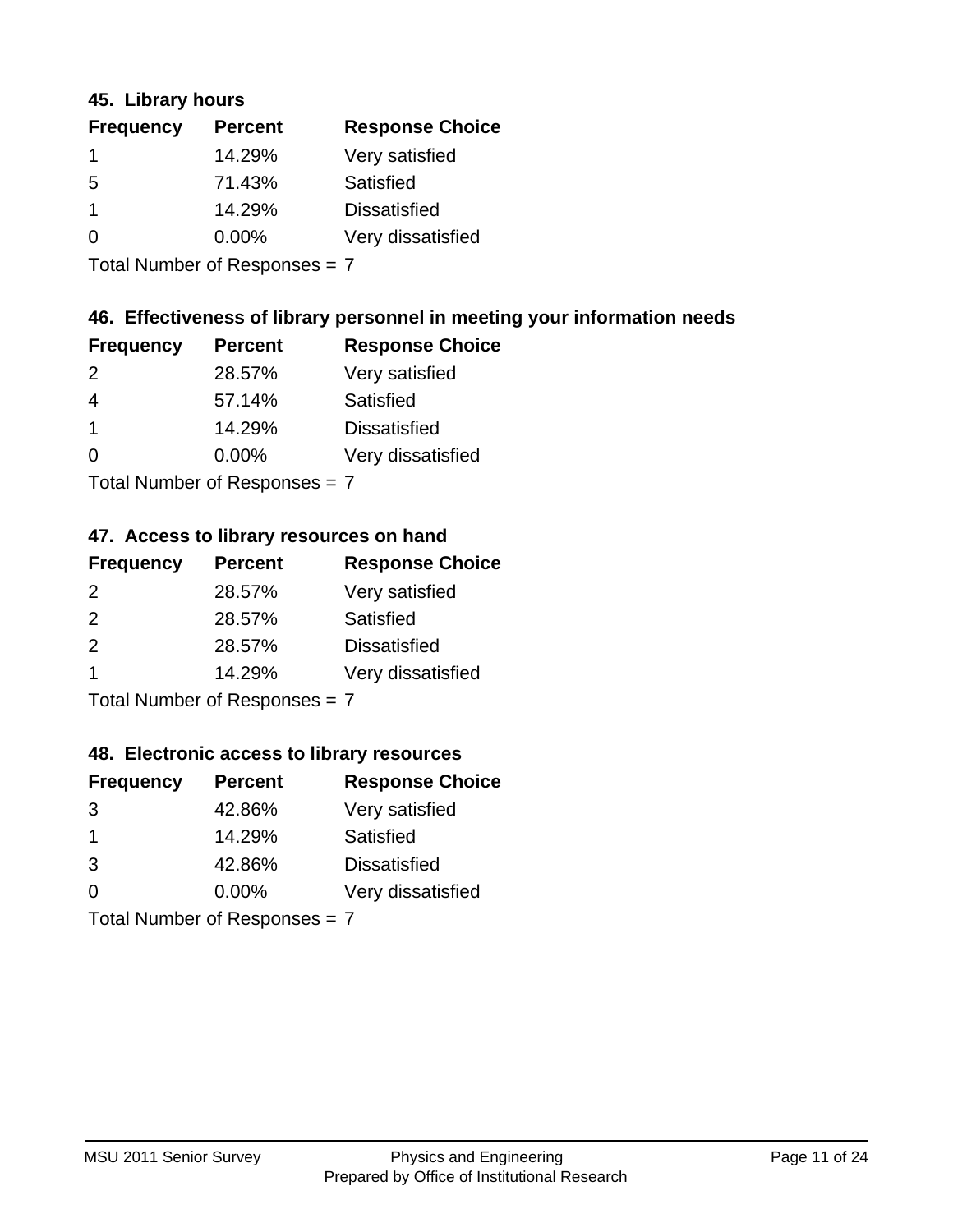**was in helping you achieve these goals. For questions 49-55, please indicate how effective University Studies at MSU** 

### **49. Writing Skills**

| <b>Frequency</b>              | <b>Percent</b> | <b>Response Choice</b> |
|-------------------------------|----------------|------------------------|
| $\mathbf 1$                   | 14.29%         | Very effective         |
| 4                             | 57.14%         | Effective              |
| 2                             | 28.57%         | Ineffective            |
| $\Omega$                      | $0.00\%$       | Very ineffective       |
| Total Number of Responses = 7 |                |                        |

**50. Speaking Skills**

| <b>Frequency</b>               | <b>Percent</b> | <b>Response Choice</b> |
|--------------------------------|----------------|------------------------|
| -1                             | 14.29%         | Very effective         |
| 4                              | 57.14%         | Effective              |
| 2                              | 28.57%         | Ineffective            |
| $\Omega$                       | 0.00%          | Very ineffective       |
| $Total Number of Denonone = 7$ |                |                        |

I otal Number of Responses = 7

### **51. Critical Thinking Skills**

| <b>Frequency</b> | <b>Percent</b>            | <b>Response Choice</b> |
|------------------|---------------------------|------------------------|
| 2                | 28.57%                    | Very effective         |
| 3                | 42.86%                    | Effective              |
| $\overline{1}$   | 14.29%                    | Ineffective            |
|                  | 14.29%                    | Very ineffective       |
|                  | Total Number of Deepensee |                        |

Total Number of Responses = 7

## **52. Computer Technology**

| <b>Frequency</b> | <b>Percent</b>                | <b>Response Choice</b> |
|------------------|-------------------------------|------------------------|
| -1               | 14.29%                        | Very effective         |
| 3                | 42.86%                        | Effective              |
| 2                | 28.57%                        | Ineffective            |
| -1               | 14.29%                        | Very ineffective       |
|                  | Total Number of Responses = 7 |                        |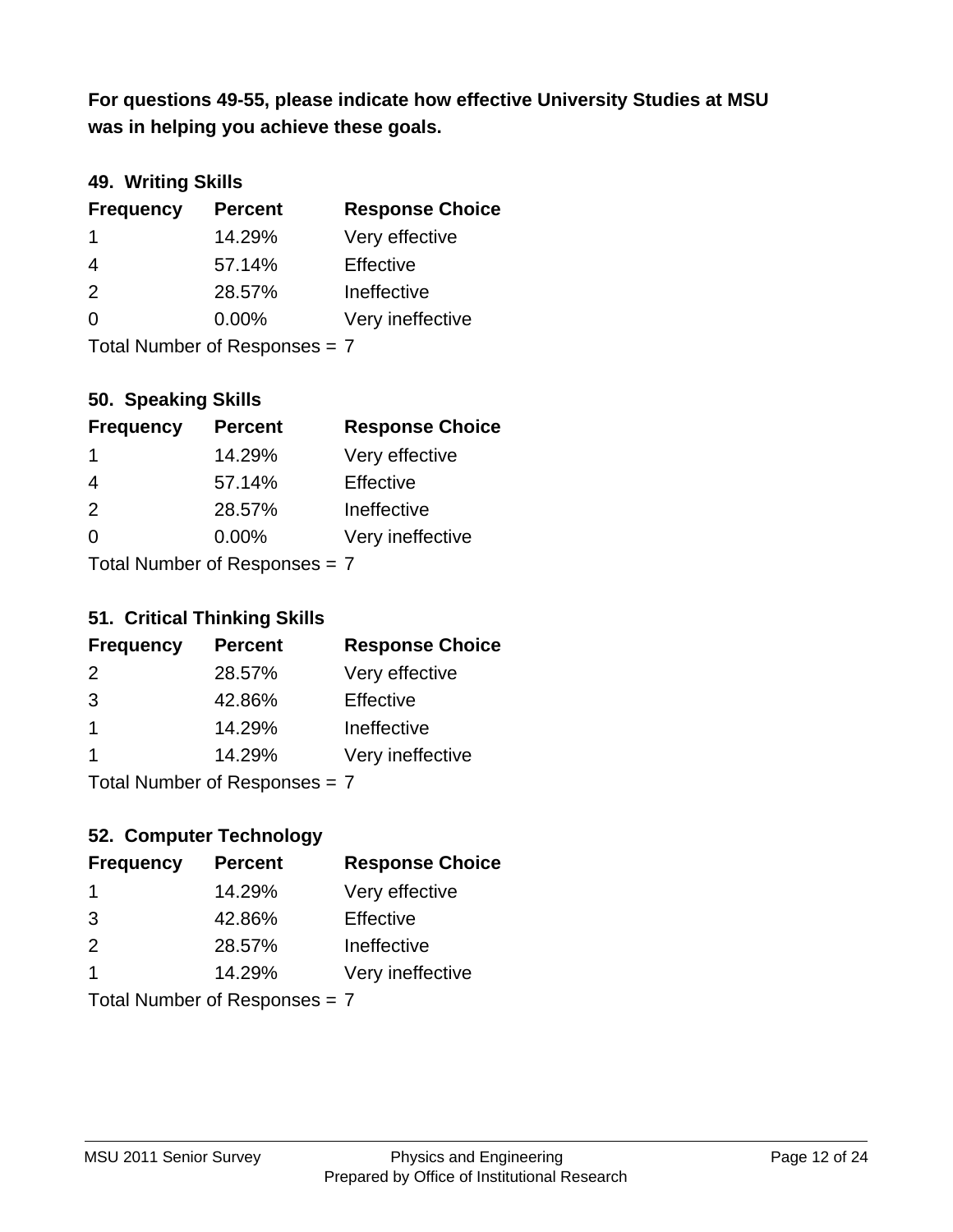### **53. General Knowledge in the liberal arts and sciences**

| <b>Frequency</b> | <b>Percent</b> | <b>Response Choice</b> |
|------------------|----------------|------------------------|
|                  | 14.29%         | Very effective         |
| 4                | 57.14%         | Effective              |
|                  | 14.29%         | Ineffective            |
|                  | 14.29%         | Very ineffective       |
|                  |                |                        |

Total Number of Responses = 7

#### **54. International Perspectives**

| <b>Frequency</b> | <b>Percent</b> | <b>Response Choice</b> |
|------------------|----------------|------------------------|
| 1                | 14.29%         | Very effective         |
| 2                | 28.57%         | Effective              |
| 3                | 42.86%         | Ineffective            |
| 1                | 14.29%         | Very ineffective       |
|                  |                |                        |

Total Number of Responses = 7

### **55. Stimulation of interest in areas outside your chosen field of study**

| <b>Frequency</b>            | <b>Percent</b> | <b>Response Choice</b> |
|-----------------------------|----------------|------------------------|
|                             | 14.29%         | Very effective         |
| 4                           | 57.14%         | Effective              |
| -1                          | 14.29%         | Ineffective            |
|                             | 14.29%         | Very ineffective       |
| Tatal Mussakers of December |                |                        |

Total Number of Responses = 7

## **For questions 56-83, please indicate how satisfactorily the following met your needs**

#### **56. African-American Student Services**

| <b>Frequency</b>              | <b>Percent</b> | <b>Response Choice</b> |
|-------------------------------|----------------|------------------------|
| 7                             | 100.00%        | Did not use            |
| $\Omega$                      | 0.00%          | Very satisfied         |
| $\Omega$                      | 0.00%          | Satisfied              |
| $\Omega$                      | $0.00\%$       | <b>Dissatisfied</b>    |
| $\Omega$                      | 0.00%          | Very dissatisfied      |
| Total Number of Responses = 7 |                |                        |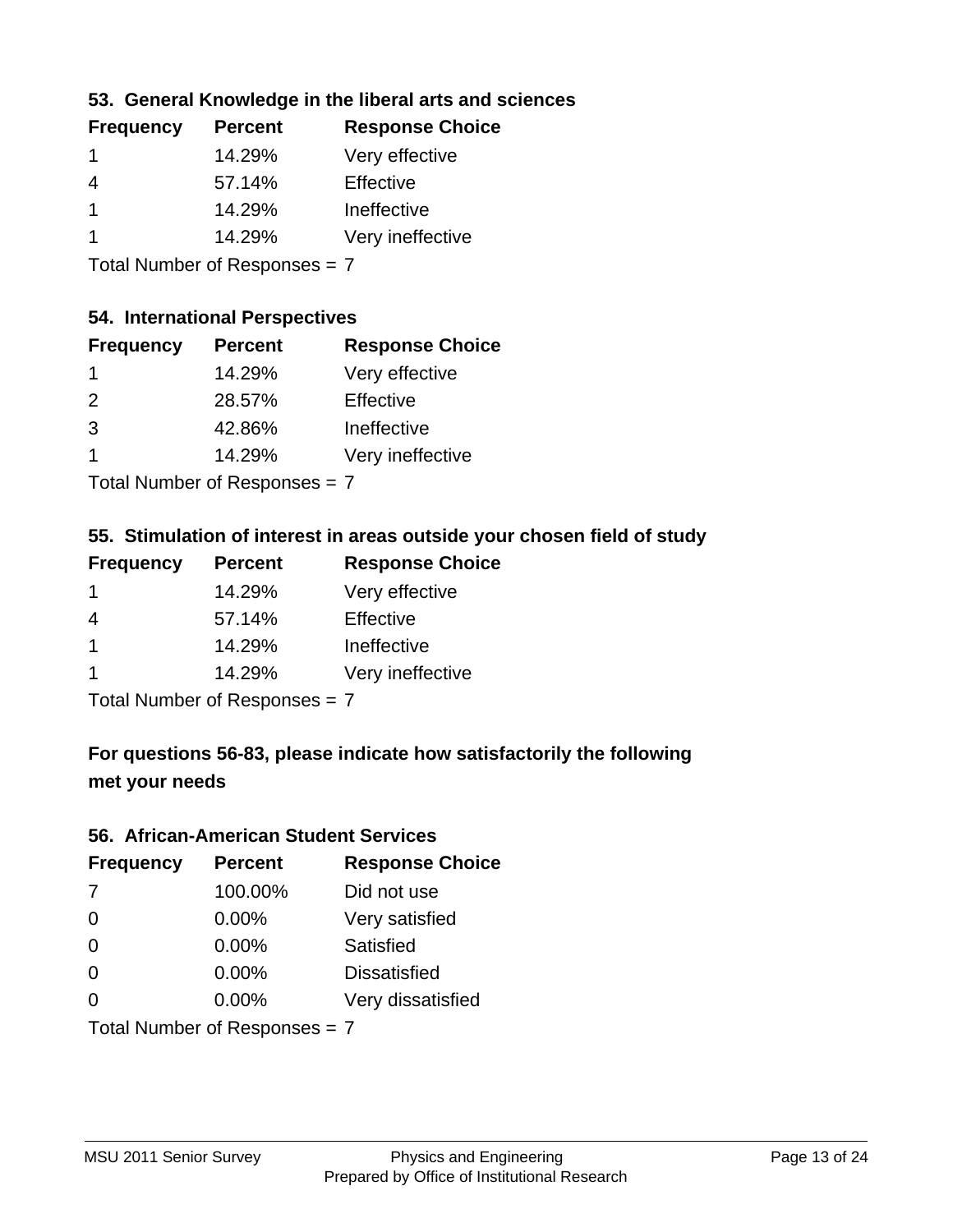#### **57. Career Services Office**

| <b>Frequency</b> | <b>Percent</b> | <b>Response Choice</b> |
|------------------|----------------|------------------------|
| 5                | 71.43%         | Did not use            |
| 0                | 0.00%          | Very satisfied         |
| 2                | 28.57%         | Satisfied              |
| 0                | $0.00\%$       | <b>Dissatisfied</b>    |
|                  | $0.00\%$       | Very dissatisfied      |
|                  |                |                        |

Total Number of Responses = 7

### **58. Counseling and Testing Center**

| <b>Frequency</b>                 | <b>Percent</b> | <b>Response Choice</b> |
|----------------------------------|----------------|------------------------|
| -7                               | 100.00%        | Did not use            |
| $\Omega$                         | $0.00\%$       | Very satisfied         |
| $\Omega$                         | $0.00\%$       | <b>Satisfied</b>       |
| $\Omega$                         | 0.00%          | <b>Dissatisfied</b>    |
| 0                                | 0.00%          | Very dissatisfied      |
| $Total Number of DoEROR 202 = 7$ |                |                        |

Total Number of Responses = 7

#### **59. Cultural programming and activities**

| <b>Frequency</b>           | <b>Percent</b> | <b>Response Choice</b> |
|----------------------------|----------------|------------------------|
| 6                          | 85.71%         | Did not use            |
| $\overline{\mathbf{1}}$    | 14.29%         | Very satisfied         |
| $\Omega$                   | 0.00%          | Satisfied              |
| $\Omega$                   | 0.00%          | <b>Dissatisfied</b>    |
| $\Omega$                   | 0.00%          | Very dissatisfied      |
| Total Number of Denonone – |                |                        |

Total Number of Responses = 7

#### **60. E-study courses**

| <b>Frequency</b>              | <b>Percent</b> | <b>Response Choice</b> |
|-------------------------------|----------------|------------------------|
| 4                             | 57.14%         | Did not use            |
| 2                             | 28.57%         | Very satisfied         |
| $\overline{\mathbf{1}}$       | 14.29%         | Satisfied              |
| $\Omega$                      | 0.00%          | <b>Dissatisfied</b>    |
| $\Omega$                      | 0.00%          | Very dissatisfied      |
| Total Number of Responses = 7 |                |                        |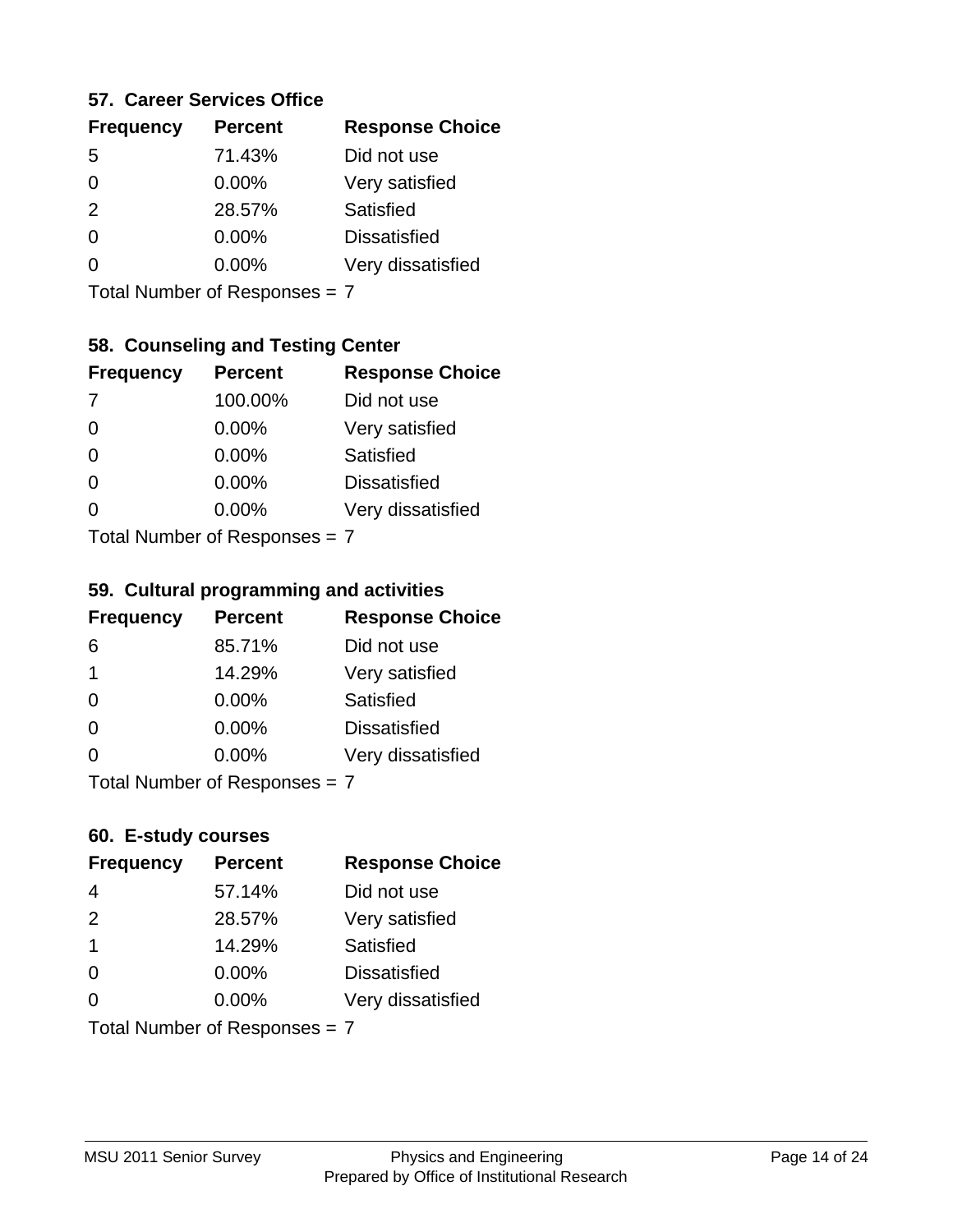#### **61. Food Services**

| <b>Frequency</b> | <b>Percent</b> | <b>Response Choice</b> |
|------------------|----------------|------------------------|
| $\mathcal{P}$    | 28.57%         | Did not use            |
|                  | 14.29%         | Very satisfied         |
|                  | 14.29%         | Satisfied              |
|                  | 14.29%         | <b>Dissatisfied</b>    |
| 2                | 28.57%         | Very dissatisfied      |
|                  |                |                        |

Total Number of Responses = 7

### **62. Greek life and activities**

| <b>Frequency</b>              | <b>Percent</b> | <b>Response Choice</b> |
|-------------------------------|----------------|------------------------|
| 6                             | 85.71%         | Did not use            |
| 1                             | 14.29%         | Very satisfied         |
| 0                             | $0.00\%$       | Satisfied              |
| $\Omega$                      | $0.00\%$       | <b>Dissatisfied</b>    |
| 0                             | 0.00%          | Very dissatisfied      |
| Total Number of Responses = 7 |                |                        |

#### **63. Health Services**

| <b>Frequency</b>          | <b>Percent</b> | <b>Response Choice</b> |
|---------------------------|----------------|------------------------|
| 4                         | 57.14%         | Did not use            |
| $\Omega$                  | 0.00%          | Very satisfied         |
| 2                         | 28.57%         | <b>Satisfied</b>       |
| $\Omega$                  | $0.00\%$       | <b>Dissatisfied</b>    |
|                           | 14.29%         | Very dissatisfied      |
| Total Number of Desponses |                |                        |

Total Number of Responses = 7

### **64. Honor Societies/Departmental Clubs/Special Interest Organizations**

| <b>Frequency</b> | <b>Percent</b>                | <b>Response Choice</b> |
|------------------|-------------------------------|------------------------|
| 5                | 71.43%                        | Did not use            |
| $\mathbf 1$      | 14.29%                        | Very satisfied         |
| -1               | 14.29%                        | Satisfied              |
| $\Omega$         | 0.00%                         | <b>Dissatisfied</b>    |
| $\Omega$         | 0.00%                         | Very dissatisfied      |
|                  | Total Number of Responses = 7 |                        |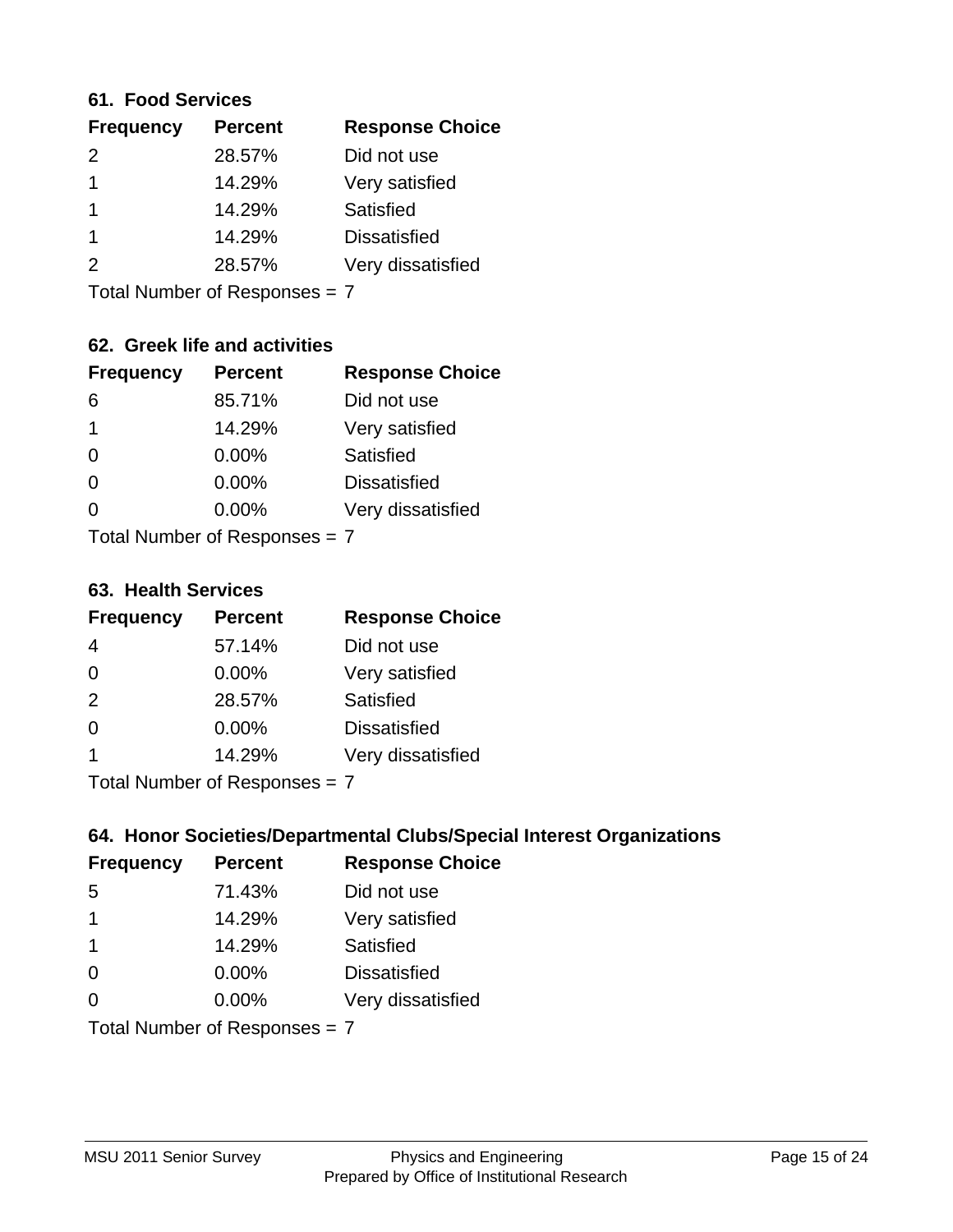### **65. International Programs and activities**

| <b>Frequency</b> | <b>Percent</b> | <b>Response Choice</b> |
|------------------|----------------|------------------------|
| .5               | 71.43%         | Did not use            |
|                  | 14.29%         | Very satisfied         |
|                  | 14.29%         | Satisfied              |
| 0                | $0.00\%$       | <b>Dissatisfied</b>    |
|                  | $0.00\%$       | Very dissatisfied      |
|                  |                |                        |

Total Number of Responses = 7

### **66. International student support services**

| <b>Frequency</b>                | <b>Percent</b> | <b>Response Choice</b> |
|---------------------------------|----------------|------------------------|
| 6                               | 85.71%         | Did not use            |
| 0                               | $0.00\%$       | Very satisfied         |
| 1                               | 14.29%         | <b>Satisfied</b>       |
| $\Omega$                        | $0.00\%$       | <b>Dissatisfied</b>    |
| 0                               | $0.00\%$       | Very dissatisfied      |
| $Total Number of Doepopoog = 7$ |                |                        |

Total Number of Responses = 7

#### **67. Intramural Sports and Recreation**

| <b>Frequency</b> | <b>Percent</b>                | <b>Response Choice</b> |
|------------------|-------------------------------|------------------------|
| -5               | 71.43%                        | Did not use            |
| 2                | 28.57%                        | Very satisfied         |
| $\Omega$         | $0.00\%$                      | <b>Satisfied</b>       |
| $\Omega$         | $0.00\%$                      | <b>Dissatisfied</b>    |
| $\Omega$         | $0.00\%$                      | Very dissatisfied      |
|                  | $Total Number of Denonce = 7$ |                        |

Total Number of Responses = 7

## **68. Lowry Center/Community College**

| <b>Frequency</b>              | <b>Percent</b> | <b>Response Choice</b> |
|-------------------------------|----------------|------------------------|
| -7                            | 100.00%        | Did not use            |
| $\Omega$                      | 0.00%          | Very satisfied         |
| $\Omega$                      | 0.00%          | Satisfied              |
| $\Omega$                      | 0.00%          | <b>Dissatisfied</b>    |
| 0                             | 0.00%          | Very dissatisfied      |
| Total Number of Responses = 7 |                |                        |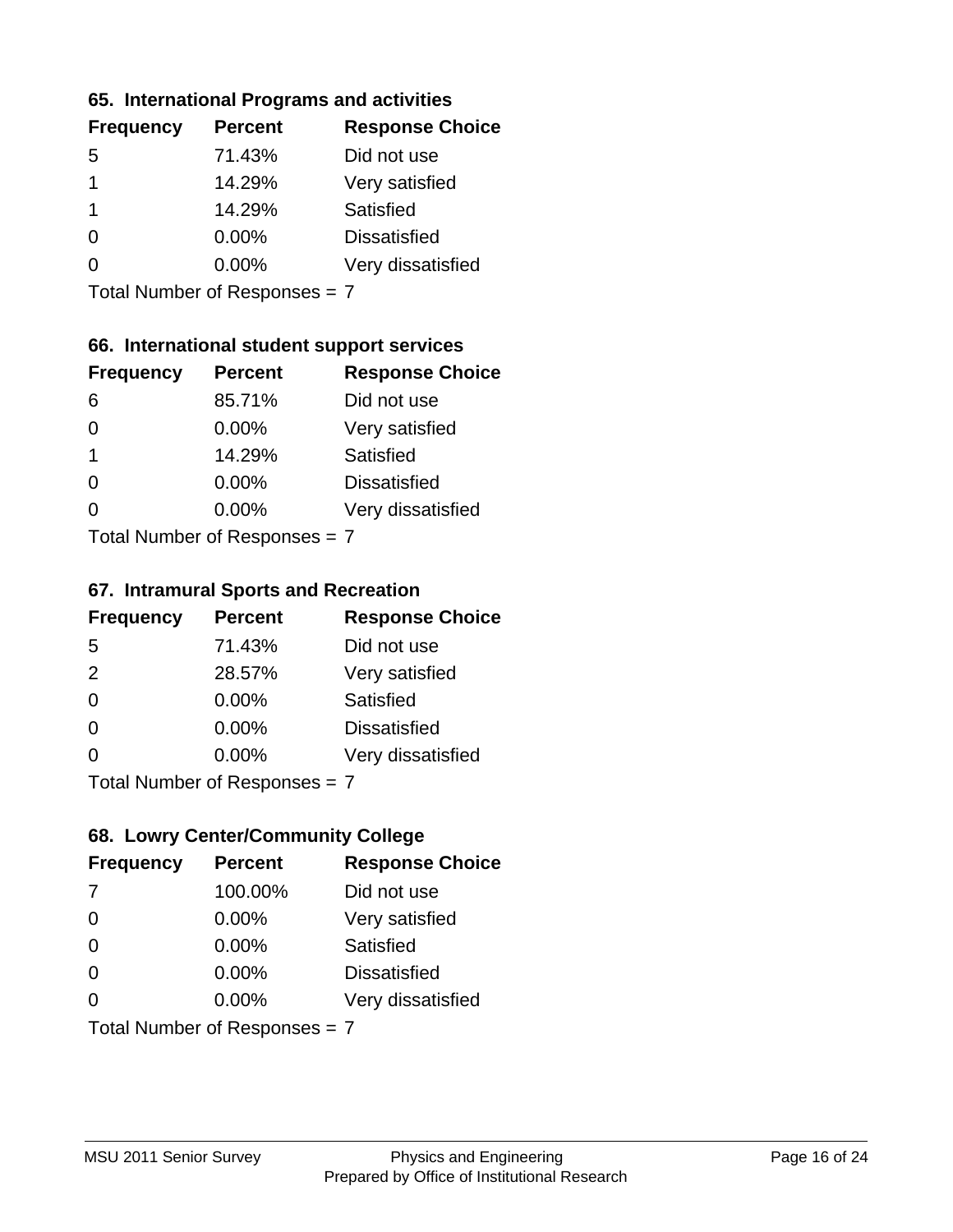## **69. Library**

| <b>Frequency</b> | <b>Percent</b> | <b>Response Choice</b> |
|------------------|----------------|------------------------|
|                  | 14.29%         | Did not use            |
|                  | 14.29%         | Very satisfied         |
| 4                | 57.14%         | Satisfied              |
| $\mathbf 1$      | 14.29%         | <b>Dissatisfied</b>    |
| ∩                | $0.00\%$       | Very dissatisfied      |
|                  |                |                        |

Total Number of Responses = 7

## **70. MAP Report**

| <b>Frequency</b>              | <b>Percent</b> | <b>Response Choice</b> |
|-------------------------------|----------------|------------------------|
| 1                             | 14.29%         | Did not use            |
| 2                             | 28.57%         | Very satisfied         |
| 3                             | 42.86%         | Satisfied              |
| $\Omega$                      | 0.00%          | <b>Dissatisfied</b>    |
| 1                             | 14.29%         | Very dissatisfied      |
| Total Number of Responses = 7 |                |                        |

#### **71. MSU Web site**

| <b>Frequency</b> | <b>Percent</b>                | <b>Response Choice</b> |
|------------------|-------------------------------|------------------------|
| 1                | 14.29%                        | Did not use            |
| 1                | 14.29%                        | Very satisfied         |
| 5                | 71.43%                        | Satisfied              |
| $\Omega$         | 0.00%                         | <b>Dissatisfied</b>    |
| ∩                | 0.00%                         | Very dissatisfied      |
|                  | Total Number of Responses = 7 |                        |

## **72. NCAA Sports**

| <b>Frequency</b>        | <b>Percent</b>                | <b>Response Choice</b> |
|-------------------------|-------------------------------|------------------------|
| 5                       | 71.43%                        | Did not use            |
| $\Omega$                | $0.00\%$                      | Very satisfied         |
| $\overline{\mathbf{1}}$ | 14.29%                        | <b>Satisfied</b>       |
| $\overline{\mathbf{1}}$ | 14.29%                        | <b>Dissatisfied</b>    |
| ∩                       | 0.00%                         | Very dissatisfied      |
|                         | Total Number of Responses = 7 |                        |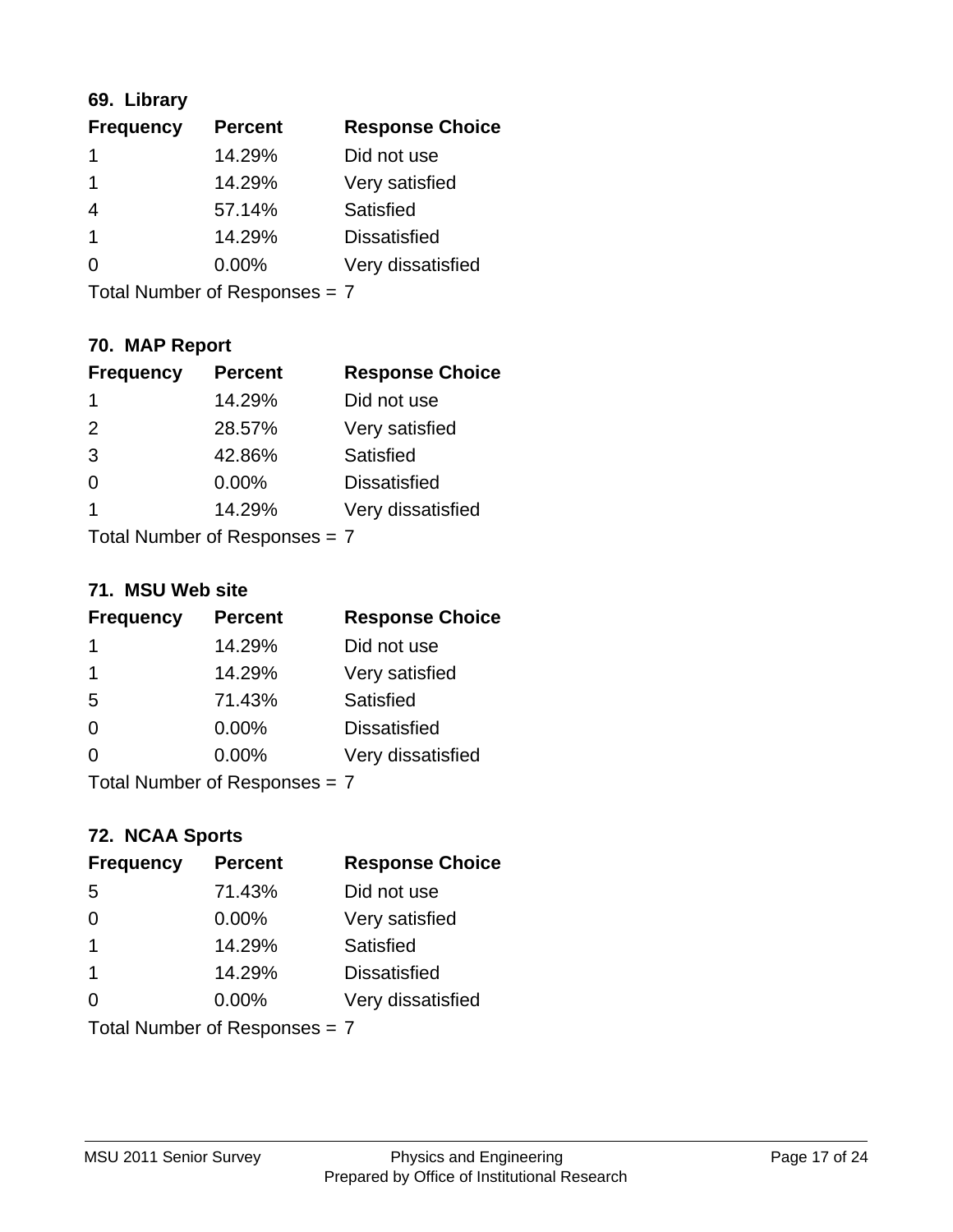### **73. Online courses that are not e-study**

| <b>Frequency</b> | <b>Percent</b> | <b>Response Choice</b> |
|------------------|----------------|------------------------|
| 7                | 100.00%        | Did not use            |
|                  | 0.00%          | Very satisfied         |
|                  | $0.00\%$       | Satisfied              |
|                  | $0.00\%$       | <b>Dissatisfied</b>    |
|                  | $0.00\%$       | Very dissatisfied      |
|                  |                |                        |

Total Number of Responses = 7

## **74. Racer Touch Registration**

| <b>Frequency</b> | <b>Percent</b>            | <b>Response Choice</b> |
|------------------|---------------------------|------------------------|
| 1                | 14.29%                    | Did not use            |
| 0                | 0.00%                     | Very satisfied         |
| 3                | 42.86%                    | <b>Satisfied</b>       |
| 2                | 28.57%                    | <b>Dissatisfied</b>    |
| 1                | 14.29%                    | Very dissatisfied      |
|                  | Total Number of Doopenoon |                        |

Total Number of Responses = 7

### **75. Residential College programming and activities**

| <b>Frequency</b>              | <b>Percent</b> | <b>Response Choice</b> |
|-------------------------------|----------------|------------------------|
| 4                             | 57.14%         | Did not use            |
| $\Omega$                      | $0.00\%$       | Very satisfied         |
| 3                             | 42.86%         | Satisfied              |
| $\Omega$                      | 0.00%          | <b>Dissatisfied</b>    |
| $\Omega$                      | 0.00%          | Very dissatisfied      |
| $Total Number of Denonce = 7$ |                |                        |

Total Number of Responses = 7

## **76. Scholarships/grants/student employment**

| <b>Frequency</b>              | <b>Percent</b> | <b>Response Choice</b> |
|-------------------------------|----------------|------------------------|
| 2                             | 28.57%         | Did not use            |
| $\Omega$                      | $0.00\%$       | Very satisfied         |
| $\overline{4}$                | 57.14%         | Satisfied              |
| $\overline{\mathbf{1}}$       | 14.29%         | <b>Dissatisfied</b>    |
| $\Omega$                      | $0.00\%$       | Very dissatisfied      |
| Total Number of Responses = 7 |                |                        |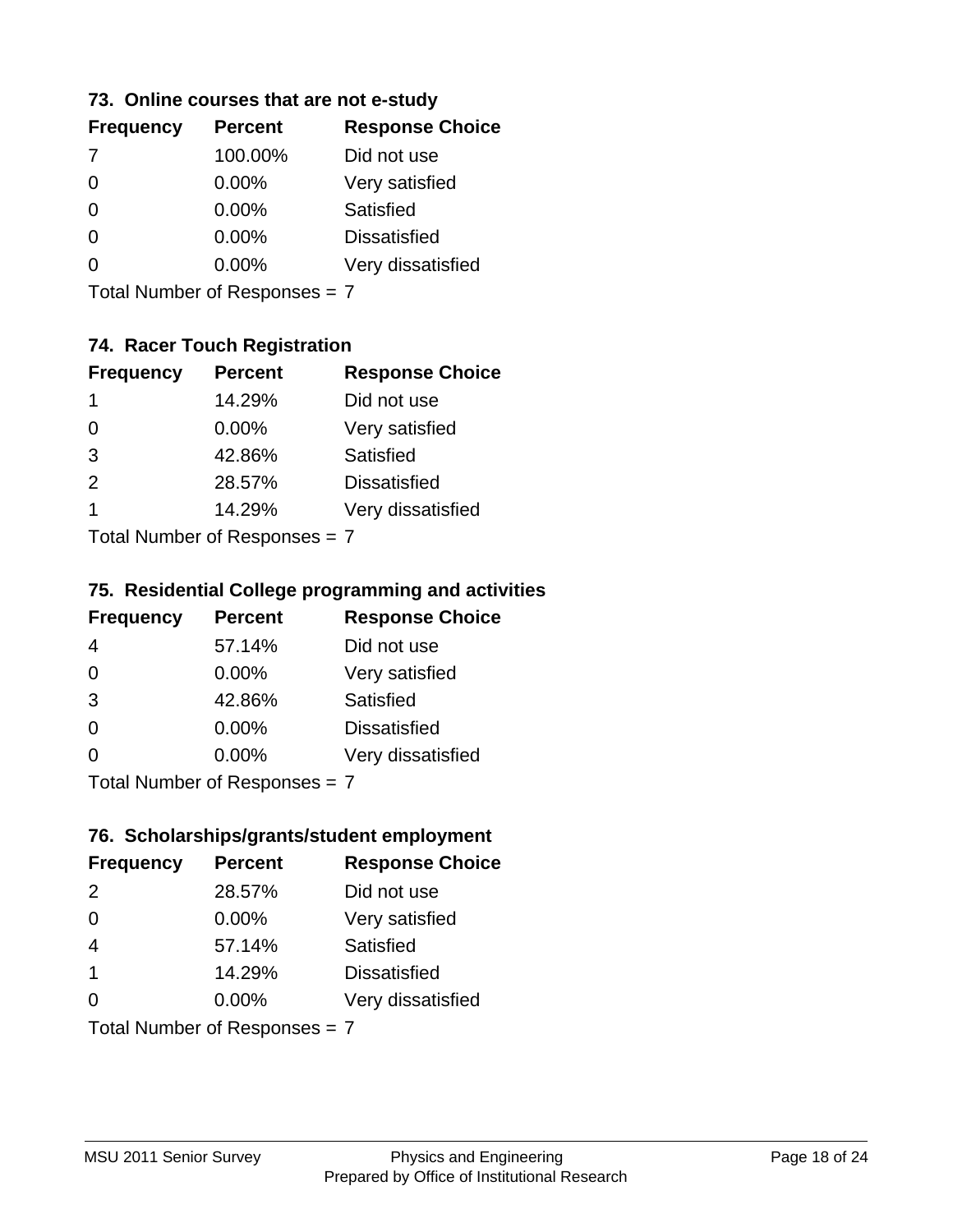### **77. Security Services**

| <b>Frequency</b> | <b>Percent</b> | <b>Response Choice</b> |
|------------------|----------------|------------------------|
| 6                | 85.71%         | Did not use            |
| 0                | $0.00\%$       | Very satisfied         |
| 1                | 14.29%         | Satisfied              |
| 0                | $0.00\%$       | <b>Dissatisfied</b>    |
|                  | $0.00\%$       | Very dissatisfied      |
|                  |                |                        |

Total Number of Responses = 7

## **78. Services for non-traditional students**

| <b>Frequency</b> | <b>Percent</b>                   | <b>Response Choice</b> |
|------------------|----------------------------------|------------------------|
| -7               | 100.00%                          | Did not use            |
| $\Omega$         | 0.00%                            | Very satisfied         |
| $\Omega$         | $0.00\%$                         | <b>Satisfied</b>       |
| $\Omega$         | 0.00%                            | <b>Dissatisfied</b>    |
| 0                | $0.00\%$                         | Very dissatisfied      |
|                  | $Total Number of DoEROR 202 = 7$ |                        |

Total Number of Responses = 7

### **79. Student Support Services (Trio)**

| <b>Frequency</b>          | <b>Percent</b> | <b>Response Choice</b> |
|---------------------------|----------------|------------------------|
| 6                         | 85.71%         | Did not use            |
| $\Omega$                  | $0.00\%$       | Very satisfied         |
| $\mathbf 1$               | 14.29%         | Satisfied              |
| $\Omega$                  | 0.00%          | <b>Dissatisfied</b>    |
| $\Omega$                  | 0.00%          | Very dissatisfied      |
| Total Number of Desponses |                |                        |

Total Number of Responses = 7

## **80. Student PIN System**

| <b>Frequency</b>              | <b>Percent</b> | <b>Response Choice</b> |
|-------------------------------|----------------|------------------------|
| 1                             | 14.29%         | Did not use            |
| 1                             | 14.29%         | Very satisfied         |
| 5                             | 71.43%         | Satisfied              |
| $\Omega$                      | 0.00%          | <b>Dissatisfied</b>    |
| $\Omega$                      | $0.00\%$       | Very dissatisfied      |
| Total Number of Responses = 7 |                |                        |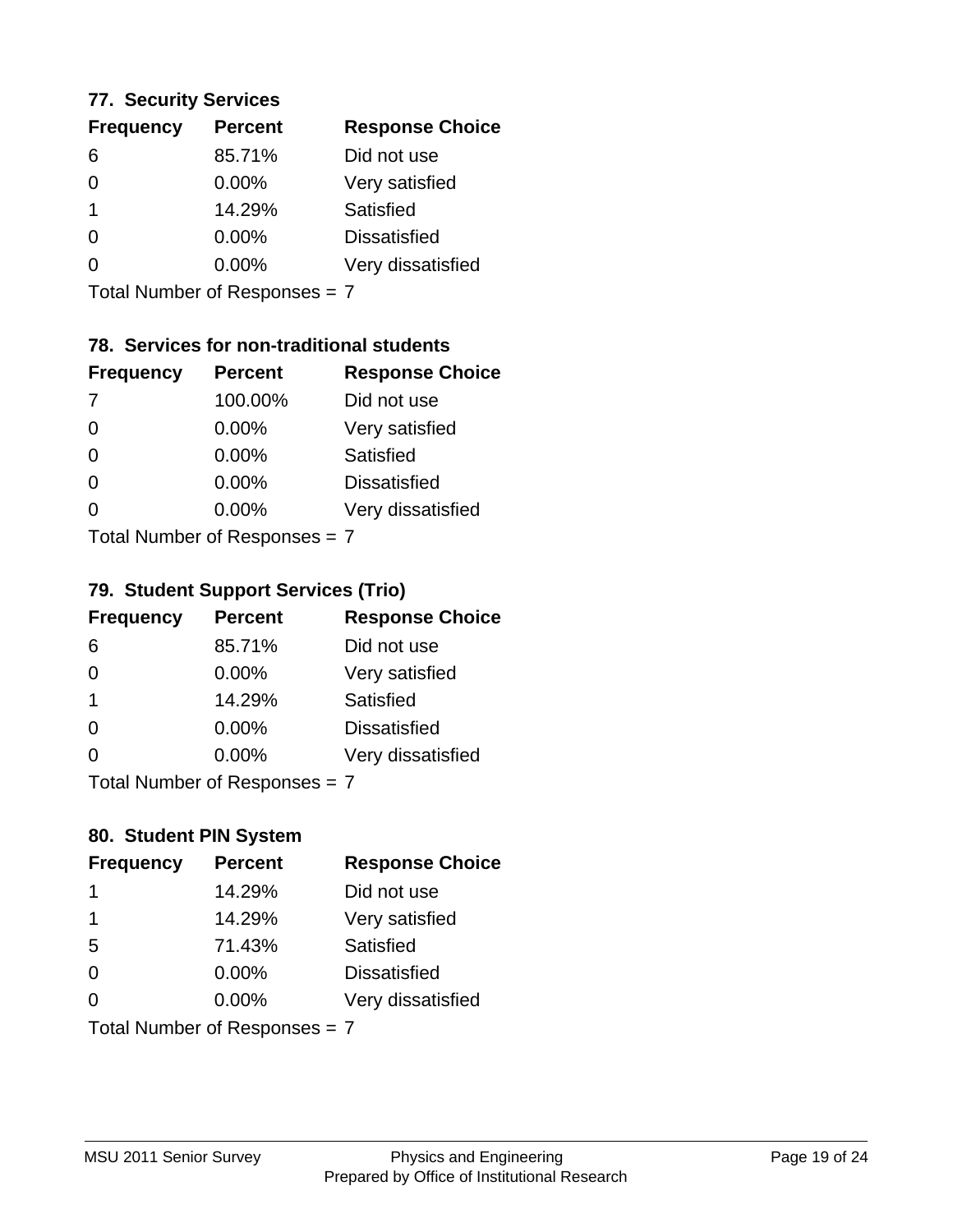### **81. Student Records/Transcript Services**

| <b>Frequency</b> | <b>Percent</b> | <b>Response Choice</b> |
|------------------|----------------|------------------------|
| $\mathcal{P}$    | 28.57%         | Did not use            |
| $\Omega$         | 0.00%          | Very satisfied         |
| .5               | 71.43%         | Satisfied              |
| ∩                | 0.00%          | <b>Dissatisfied</b>    |
| O                | $0.00\%$       | Very dissatisfied      |

Total Number of Responses = 7

### **82. Computer and Internet access for study and research needs**

| <b>Frequency</b> | <b>Percent</b>            | <b>Response Choice</b> |
|------------------|---------------------------|------------------------|
| 1                | 14.29%                    | Did not use            |
| 1                | 14.29%                    | Very satisfied         |
| 4                | 57.14%                    | Satisfied              |
| -1               | 14.29%                    | <b>Dissatisfied</b>    |
| ∩                | 0.00%                     | Very dissatisfied      |
|                  | Total Number of Deepersee |                        |

Total Number of Responses = 7

#### **83. Women's Center**

| <b>Frequency</b> | <b>Percent</b>             | <b>Response Choice</b> |
|------------------|----------------------------|------------------------|
| -7               | 100.00%                    | Did not use            |
| $\Omega$         | $0.00\%$                   | Very satisfied         |
| $\Omega$         | $0.00\%$                   | Satisfied              |
| $\Omega$         | 0.00%                      | <b>Dissatisfied</b>    |
| ∩                | $0.00\%$                   | Very dissatisfied      |
|                  | Total Number of Deepersoon |                        |

Total Number of Responses = 7

### **84. To what extent did you participate in Residential College activities?**

| <b>Frequency</b> | <b>Percent</b>                | <b>Response Choice</b> |
|------------------|-------------------------------|------------------------|
| -5               | 71.43%                        | Did not participate    |
| $\Omega$         | 0.00%                         | Frequently             |
| 2                | 28.57%                        | Occasionally           |
| $\Omega$         | 0.00%                         | Seldom                 |
|                  | Total Number of Responses = 7 |                        |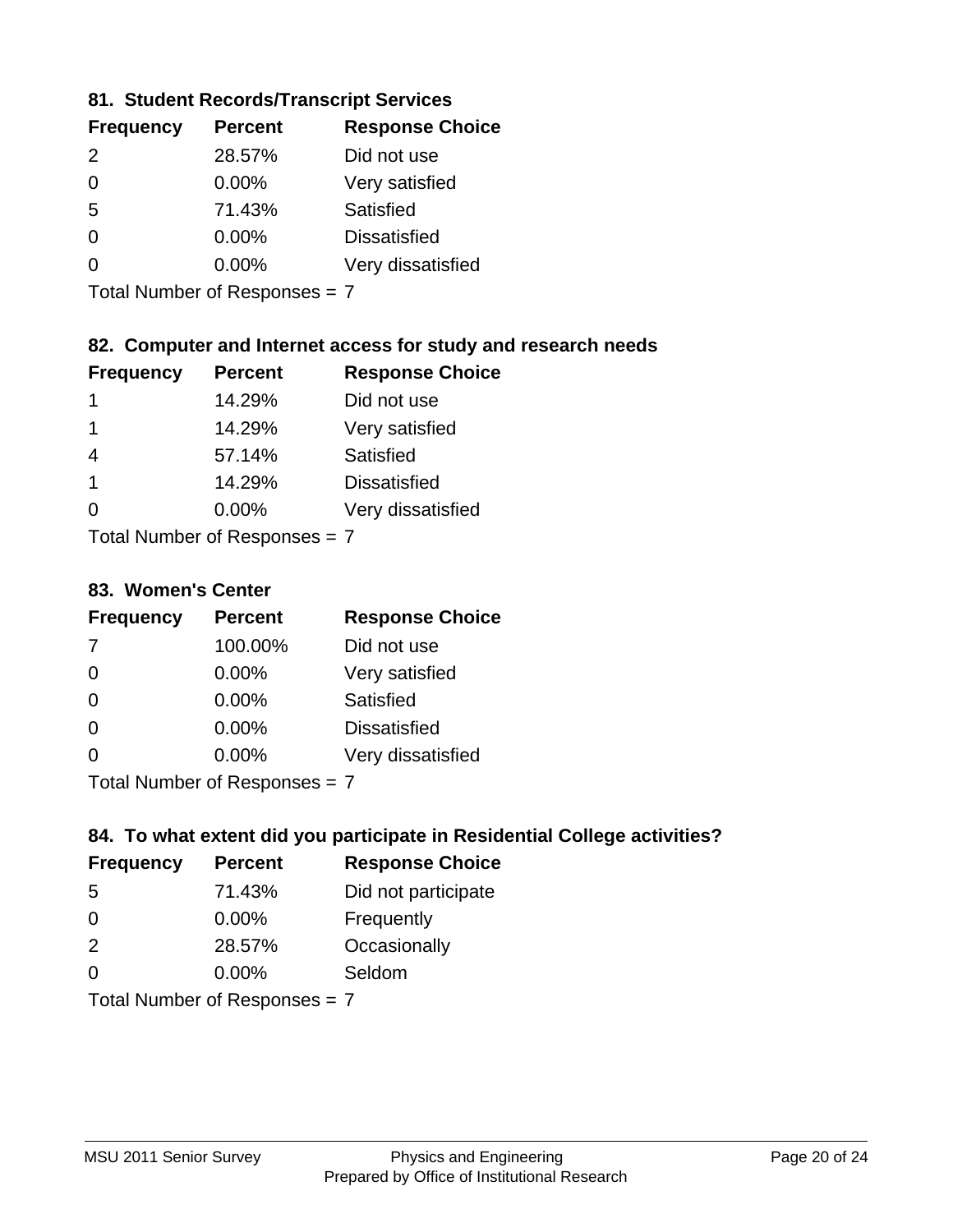| <b>Frequency</b> | <b>Percent</b> | <b>Response Choice</b>                 |
|------------------|----------------|----------------------------------------|
| -4               | 57.14%         | Not familiar with Residential Colleges |
| $\overline{0}$   | $0.00\%$       | Very positive                          |
| -2               | 28.57%         | <b>Positive</b>                        |
|                  | 14.29%         | <b>Negative</b>                        |
| -0               | $0.00\%$       | Very negative                          |
|                  |                |                                        |

**85. Which phrase best describes your opinion of Residential Colleges?**

Total Number of Responses = 7

#### **Questions 86-95**

**University Graduate." Please indicate how effective your MSU experience was in The University has formulated ten desired "Characteristics of the Murray State enhancing your abilities in each area.**

**86. Engage in mature, independent and creative thought and express that thought effectively in oral and written communication;**

| <b>Frequency</b> | <b>Percent</b> | <b>Response Choice</b> |
|------------------|----------------|------------------------|
| 3                | 42.86%         | Very effective         |
| 4                | 57.14%         | Effective              |
| $\Omega$         | $0.00\%$       | Ineffective            |
| O                | $0.00\%$       | Very ineffective       |

Total Number of Responses = 7

**87. Understand and apply the critical and scientific methodologies that** 

**academic disciplines employ to discover knowledge and ascertain its validity;**

| <b>Frequency</b> | <b>Percent</b> | <b>Response Choice</b> |
|------------------|----------------|------------------------|
| .5               | 71.43%         | Very effective         |
| $\mathcal{P}$    | 28.57%         | Effective              |
| $\Omega$         | 0.00%          | Ineffective            |
| ∩                | 0.00%          | Very ineffective       |
|                  |                |                        |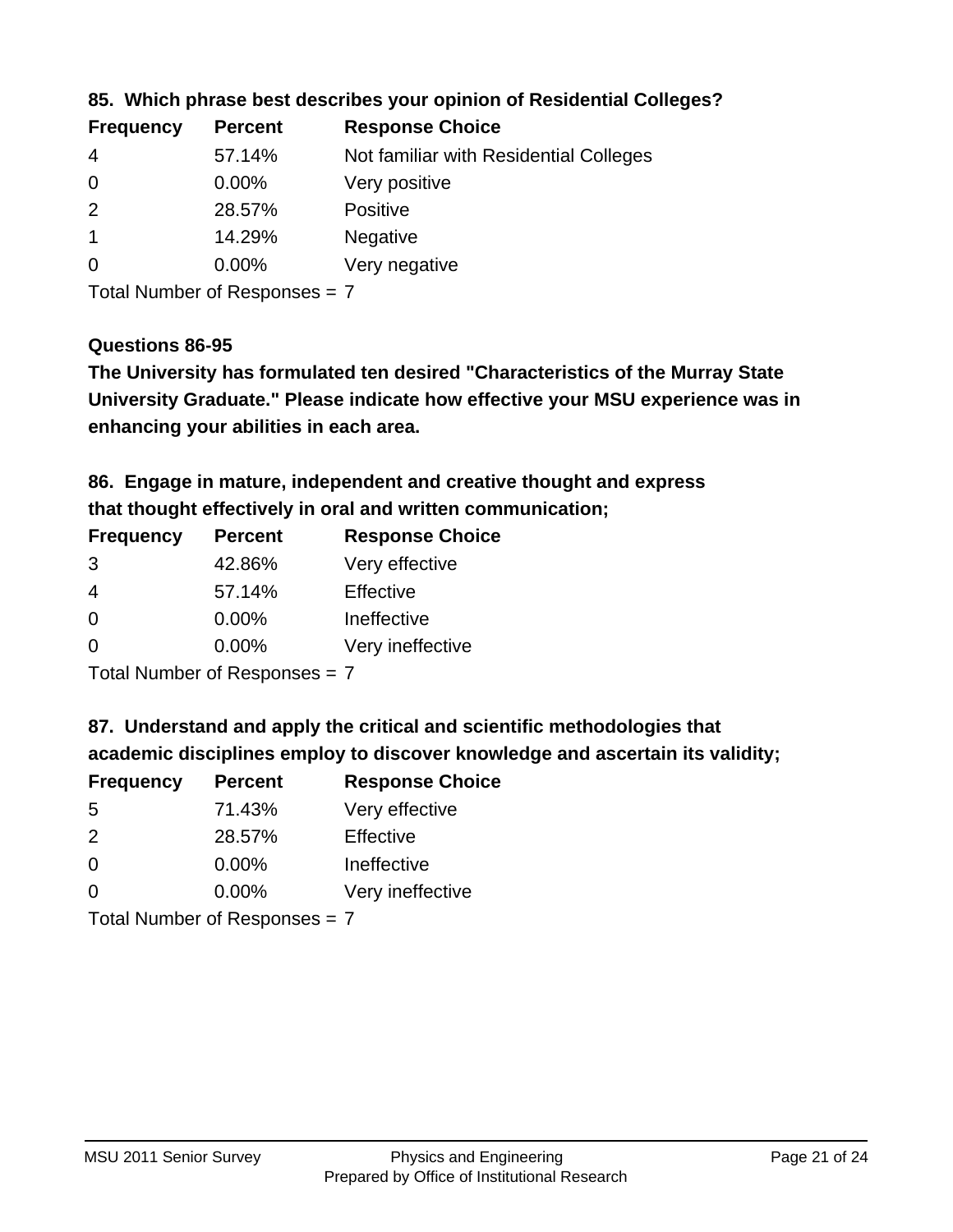## **88. Apply sound standards of information gathering, analysis and evaluation to reach logical decisions;**

| <b>Frequency</b> | <b>Percent</b> | <b>Response Choice</b> |
|------------------|----------------|------------------------|
| .5               | 71.43%         | Very effective         |
| $\mathcal{P}$    | 28.57%         | Effective              |
| ∩                | $0.00\%$       | Ineffective            |
| O                | $0.00\%$       | Very ineffective       |

Total Number of Responses = 7

## **89. Understand the roles and applications of science and technology in the solution of the problems of a changing world;**

| <b>Frequency</b>                                        | <b>Percent</b> | <b>Response Choice</b> |
|---------------------------------------------------------|----------------|------------------------|
| 6                                                       | 85.71%         | Very effective         |
| $\overline{1}$                                          | 14.29%         | Effective              |
| $\Omega$                                                | 0.00%          | Ineffective            |
| $\Omega$                                                | 0.00%          | Very ineffective       |
| $T$ at all Masseds and $R$ $\sim$ and $\sim$ and $\sim$ |                |                        |

Total Number of Responses = 7

# **90. Demonstrate a critical understanding of the world's historical, literary, philosophical, and artistic traditions;**

| <b>Frequency</b> | <b>Percent</b> | <b>Response Choice</b> |
|------------------|----------------|------------------------|
| $\mathcal{P}$    | 28.57%         | Very effective         |
| 3                | 42.86%         | Effective              |
| 2                | 28.57%         | Ineffective            |
| $\Omega$         | 0.00%          | Very ineffective       |
|                  |                |                        |

Total Number of Responses = 7

# **91. Understand the dynamics of cultural diversity, of competing economic and political systems, and of complex moral and ethical issues;**

| <b>Frequency</b>                | <b>Percent</b> | <b>Response Choice</b> |
|---------------------------------|----------------|------------------------|
| 2                               | 28.57%         | Very effective         |
| $\overline{4}$                  | 57.14%         | Effective              |
| $\overline{1}$                  | 14.29%         | Ineffective            |
| $\Omega$                        | $0.00\%$       | Very ineffective       |
| Total Number of Responses = $7$ |                |                        |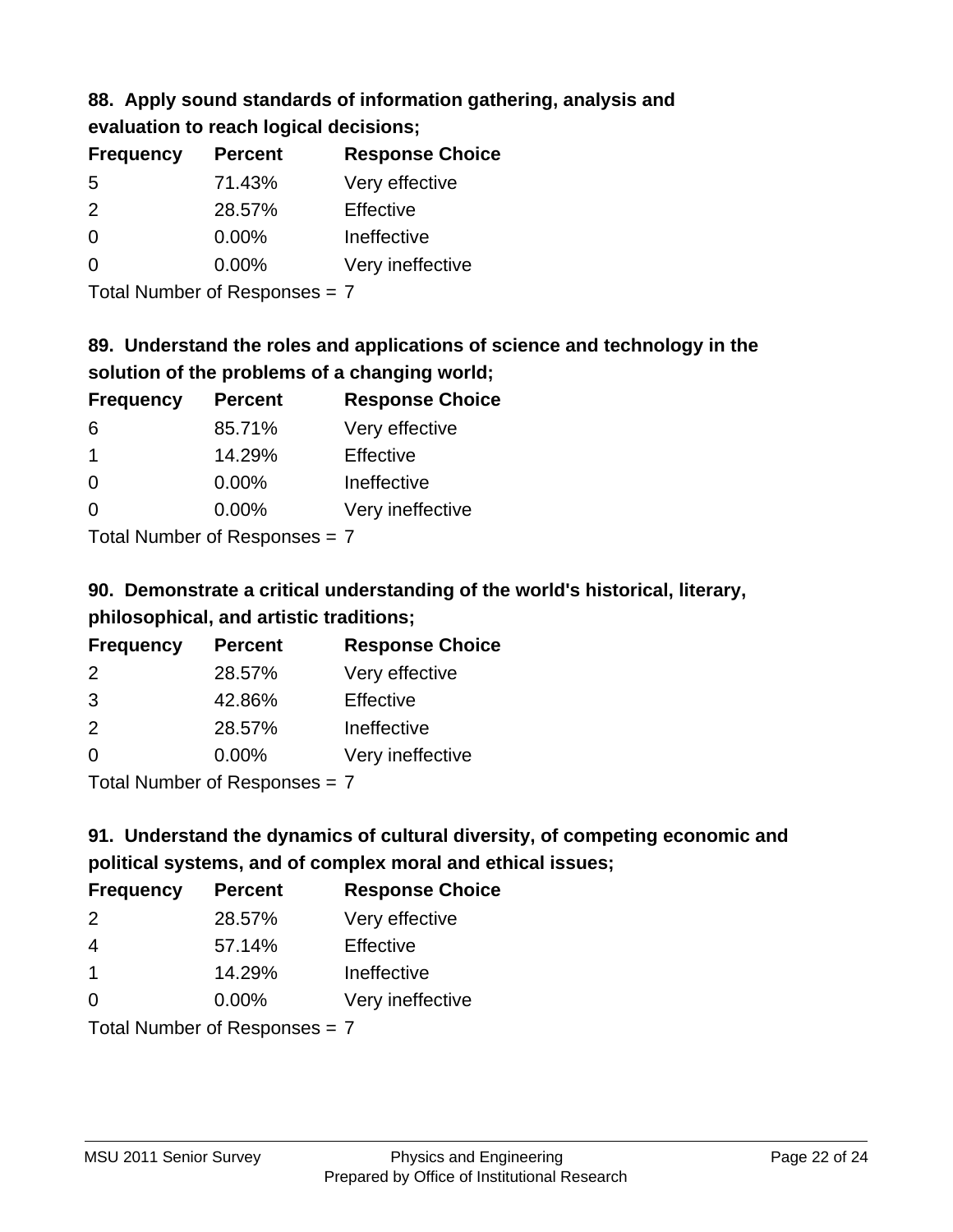## **92. Understand the nature of and engage in ethical behavior and**

**responsible citizenship;**

| <b>Frequency</b> | <b>Percent</b> | <b>Response Choice</b> |
|------------------|----------------|------------------------|
| 3                | 42.86%         | Very effective         |
| 4                | 57.14%         | Effective              |
| $\Omega$         | $0.00\%$       | Ineffective            |
| $\Omega$         | $0.00\%$       | Very ineffective       |
|                  |                |                        |

Total Number of Responses = 7

# **93. Understand the importance of the behaviors necessary to maintain a healthy lifestyle;**

| <b>Frequency</b>            | <b>Percent</b> | <b>Response Choice</b> |
|-----------------------------|----------------|------------------------|
| $\mathcal{P}$               | 28.57%         | Very effective         |
| -5                          | 71.43%         | Effective              |
| $\Omega$                    | 0.00%          | Ineffective            |
| ∩                           | 0.00%          | Very ineffective       |
| Tatal Manualan af Dannannan |                |                        |

Total Number of Responses = 7

## **94. Demonstrate mastery of a chosen field of study; and**

| <b>Frequency</b> | <b>Percent</b> | <b>Response Choice</b> |
|------------------|----------------|------------------------|
| 6                | 85.71%         | Very effective         |
|                  | 14.29%         | Effective              |
| $\Omega$         | $0.00\%$       | Ineffective            |
| ∩                | $0.00\%$       | Very ineffective       |
|                  |                |                        |

Total Number of Responses = 7

## **95. Value intellectual pursuit and continuous learning in a changing world.**

| <b>Frequency</b> | <b>Percent</b>                                                                                                                   | <b>Response Choice</b> |
|------------------|----------------------------------------------------------------------------------------------------------------------------------|------------------------|
| 4                | 57.14%                                                                                                                           | Very effective         |
| 3                | 42.86%                                                                                                                           | Effective              |
| $\Omega$         | 0.00%                                                                                                                            | Ineffective            |
| $\Omega$         | 0.00%                                                                                                                            | Very ineffective       |
|                  | $\tau$ . $\tau$ . In the set of $\tau$ , $\tau$ , $\tau$ , $\tau$ , $\tau$ , $\tau$ , $\tau$ , $\tau$ , $\tau$ , $\tau$ , $\tau$ |                        |